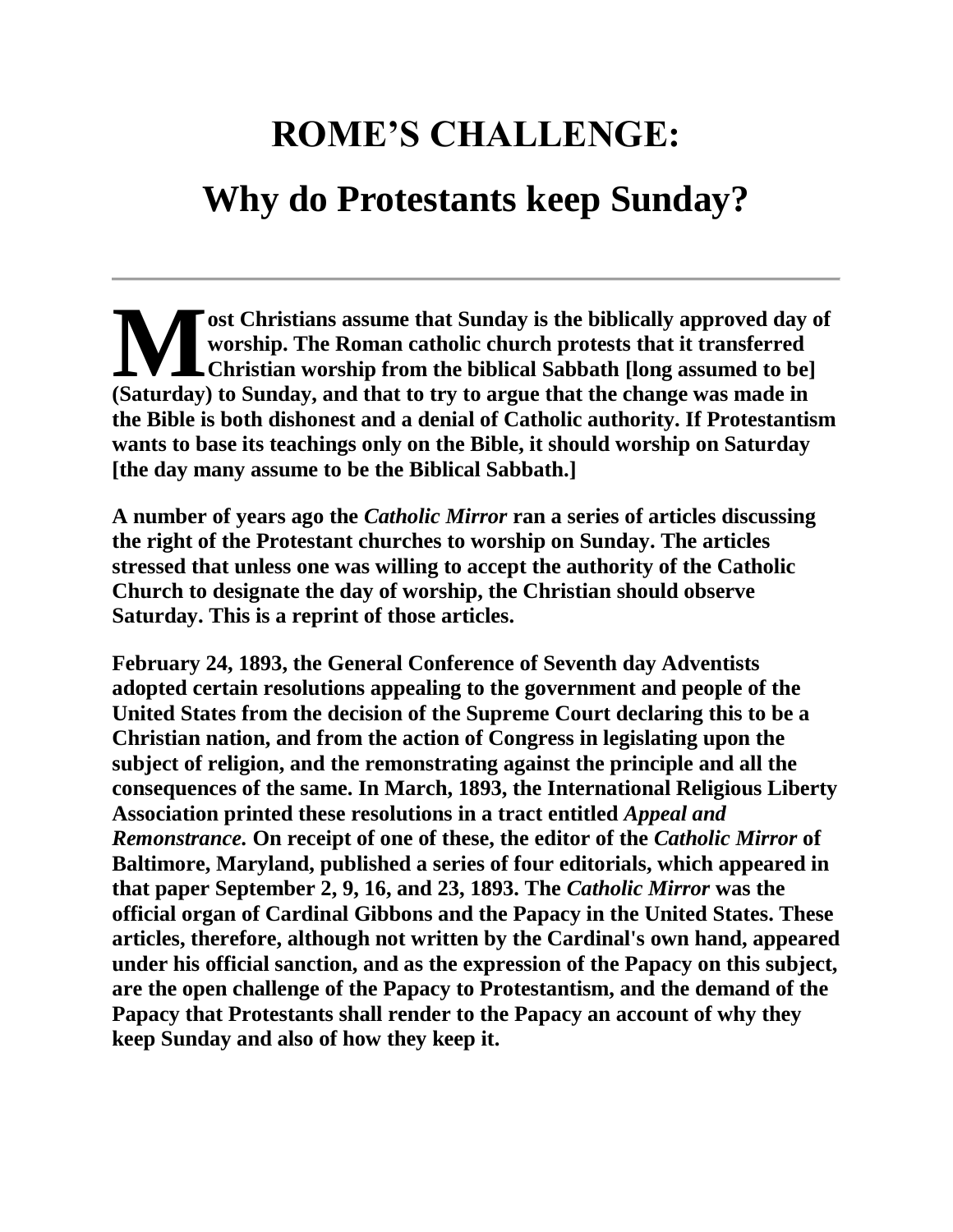**The following matter (excepting the footnotes, the editor's note in brackets beginning on page 25 and ending on page 27, and the two Appendixes) is a verbatim reprint of these editorials, including the title on page 2.** 

**………………………………………………………………………………………**

**THE CHRISTIAN SABBATH [Sunday worship]:** *The Genuine Offspring of the Union of the Holy Spirit and the Catholic Church His Spouse. The claims of Protestantism to Any Part Therein Proved to Be Groundless, Self-Contradictory, and Suicidal.* 

*(From the Catholic Mirror of Sept. 2, 1893.)*

**Our attention has been called to the above subject in the past week by the receipt of a brochure of twenty-one pages published by the International Religious Liberty Association entitled, "Appeal and Remonstrance." embodying resolutions adopted by the General Conference of the Seventh-day Adventists (Feb. 24, 1893). The resolutions criticize and censure, with much acerbity, the action of the United States Congress, and of the Supreme Court, for invading the rights of the people by closing the World's Fair on Sunday.** 

**The Adventists are the only body of Christians with the Bible as their teacher, who can find no warrant in its pages for the change of day from the seventh to the first. Hence their appellation, "Seventh-day Adventists". Their cardinal principle consists in setting apart Saturday for the exclusive worship of God, in conformity with the positive command of God Himself, repeatedly reiterated in the sacred books of the Old and New Testaments, literally obeyed by the children of Israel for thousands of years to this day and endorsed by the teaching and practice of the Son of God whilst on earth.** 

**Per contra, the Protestants of the world, the Adventists excepted, with the same Bible as their cherished and sole infallible teacher, by their practice, since their appearance in the sixteenth century, with the time honored practice of the Jewish people before their eyes have rejected the day named for His worship by God and assumed in apparent contradiction of His command, a day for His worship never once referred to for that purpose, in the pages of that Sacred Volume.** 

**What Protestant pulpit does not ring almost every Sunday with loud and impassioned invectives against Sabbath violation? Who can forget the fanatical clamor of the Protestant ministers throughout the length and**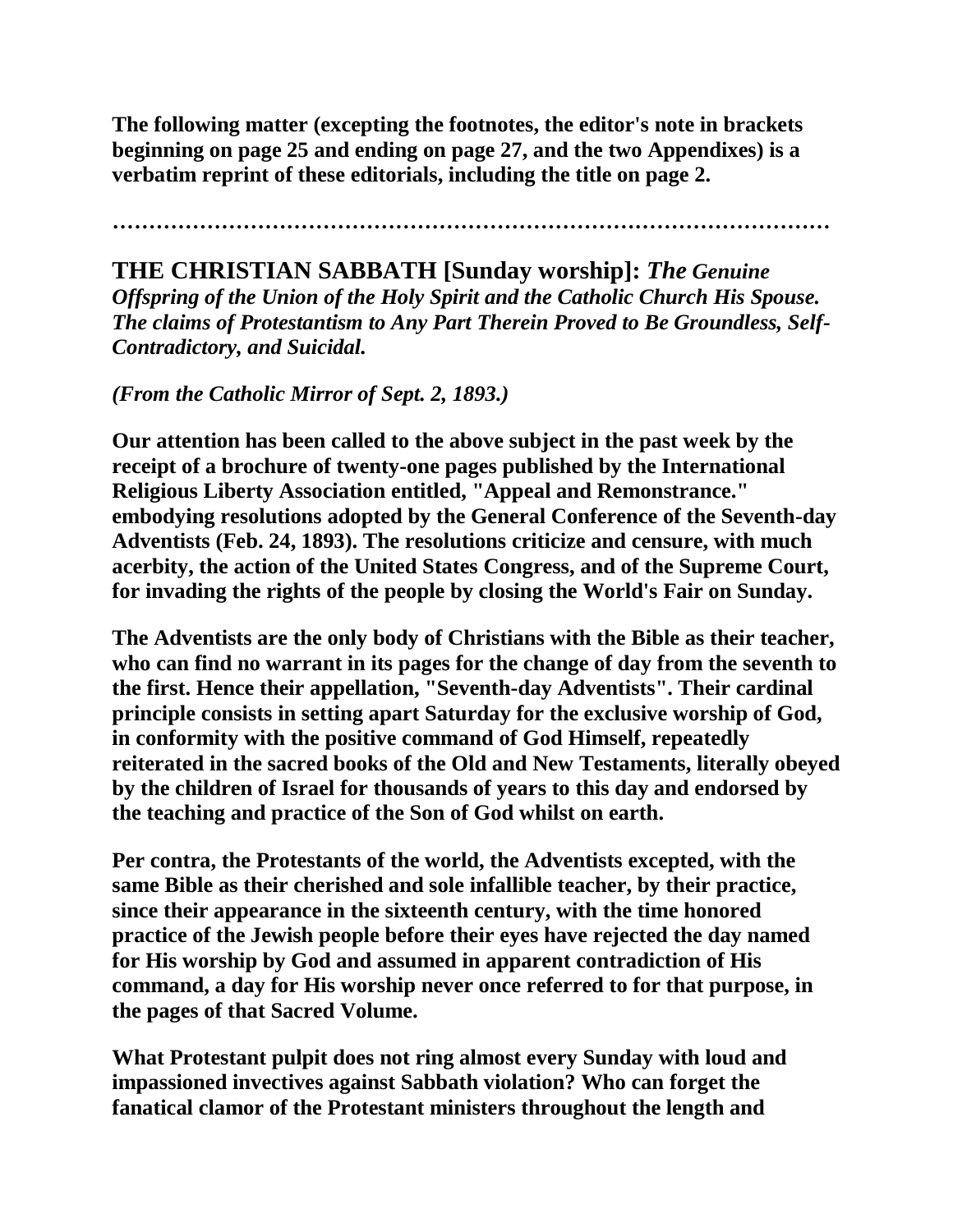**breadth of the land against opening the gates of the World's Fair on Sunday? The thousands of petitions, signed by millions, to save the Lord's Day from desecration? Surely, such general and widespread excitement and noisy remonstrance could not have existed without the strongest grounds for such animated protests.** 

**And when quarters were assigned at the World's Fair to the various sects of Protestantism for the exhibition of articles, who can forget the emphatic expression of virtuous and conscientious indignation exhibited by our Presbyterian brethren, as soon as they learned of the decision of the Supreme Court not to interfere in the Sunday opening? The newspapers informed us that they flatly refused to utilize the space accorded them, or open their boxes, demanding the right to withdraw the articles, in rigid adherence to their principles, and thus decline all contact with the sacrilegious and Sabbathbreaking Exhibition.** 

**Doubtless, our Calvinistic brethren deserved and shared the sympathy of all the other sects, who, however, lost the opportunity of posing as martyrs in vindication of the Sabbath observance.** 

**They thus became "a spectacle to the world, to angels, and to men," although their Protestant brethren, who failed to share the monopoly, were uncharitably and enviously disposed to attribute their steadfast adherence to religious principle, to Pharisaical pride and dogged obstinacy.** 

**Our purpose in throwing off this article, is to shed such light on this all important question (for were the Sabbath question to be removed from the Protestant pulpit, the sects would feel lost, and the preachers be deprived of their "Cheshire cheese".) that our readers may be able to comprehend the question in all its bearings, and thus reach a clear conviction.** 

**The Christian world is, morally speaking, united on the question and practice of worshipping God on the first day of the week.** 

**The Israelites, scattered all over the earth, keep the last day of the week sacred to the worship of the Deity. In this particular, the Seventh-day Adventists (a sect of Christians numerically few) have also selected the same day.** 

**Israelites and Adventists both appeal to the Bible for the divine command, persistently obliging the strict observance of Saturday.**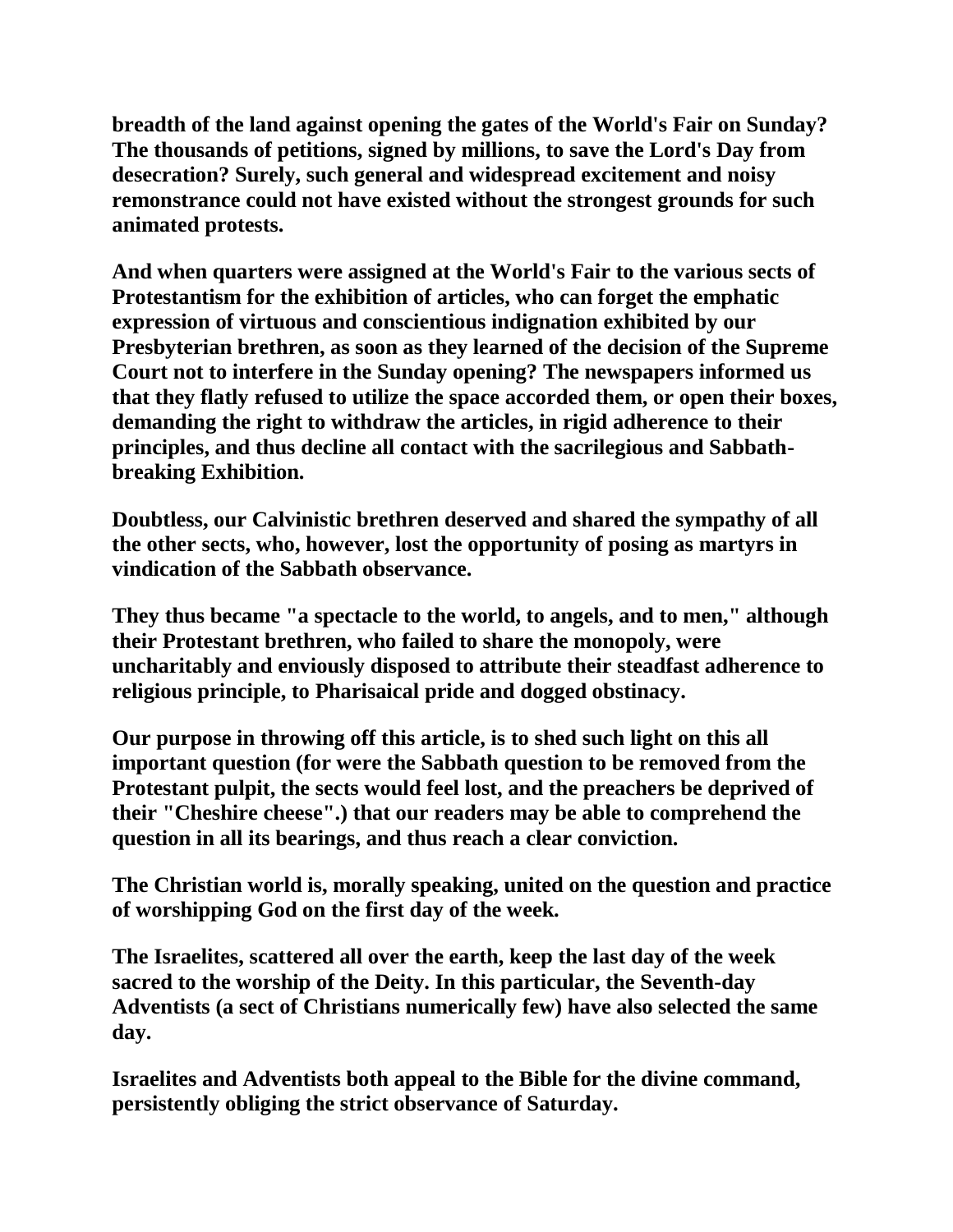**The Israelite respects the authority of the Old Testament only, but the Adventist, who is a Christian, accepts the New Testament on the same ground as the Old: viz..an inspired record also. He finds that the Bible, his teacher, is consistent in both parts, that the Redeemer, during His mortal life, never kept any other day than Saturday. The gospels plainly evince to him this fact; whilst, in the pages of the Acts of the Apostles, the Epistles, and the Apocalypse, not the vestige of an act canceling the Saturday arrangement can be found.** 

**The Adventists, therefore, in common with the Israelites, derive their belief from the Old Testament, which position is confirmed by the New Testament, endorsing fully by the life and practice of the Redeemer and His apostles the teaching of the Sacred Word for nearly a century of the Christian era.** 

**Numerically considered, the Seventh-day Adventists form an insignificant portion of the Protestant population of the earth, but, as the question is not one of numbers, but of truth, fact, and right, a strict sense of justice forbids the condemnation of this little sect without a calm and unbiased investigation: this is none of our funeral.** 

**The Protestant world has been, from its infancy, in the sixteenth century, in thorough accord with the Catholic Church, in keeping "holy," not Saturday, but Sunday. The discussion of the grounds that led to this unanimity of sentiment and practice for over 300 years must help toward placing Protestantism on a solid basis in this particular, should the arguments in favor of its position overcome those furnished by the Israelites and Adventists, the Bible, the sole recognized teacher of both litigants, being the umpire and witness. If, however, on the other hand, the latter furnish arguments, incontrovertible by the great mass of Protestants, both classes of litigants, appealing to their common teacher, the Bible, the great body of Protestants so far from clamoring, as they do with vigorous pertinacity for the strict keeping of Sunday, have no other recourse left than the admission that they have been teaching and practicing what is Scripturally false for over three centuries, by adopting the teaching and practice of the what they have always pretended to believe an apostate church, contrary to every warrant and teaching of sacred Scripture. To add to the intensity of this Scriptural and unpardonable blunder, it involves one of the most positive and emphatic commands of God to His servant, man: "Remember the Sabbath day, to keep it holy."**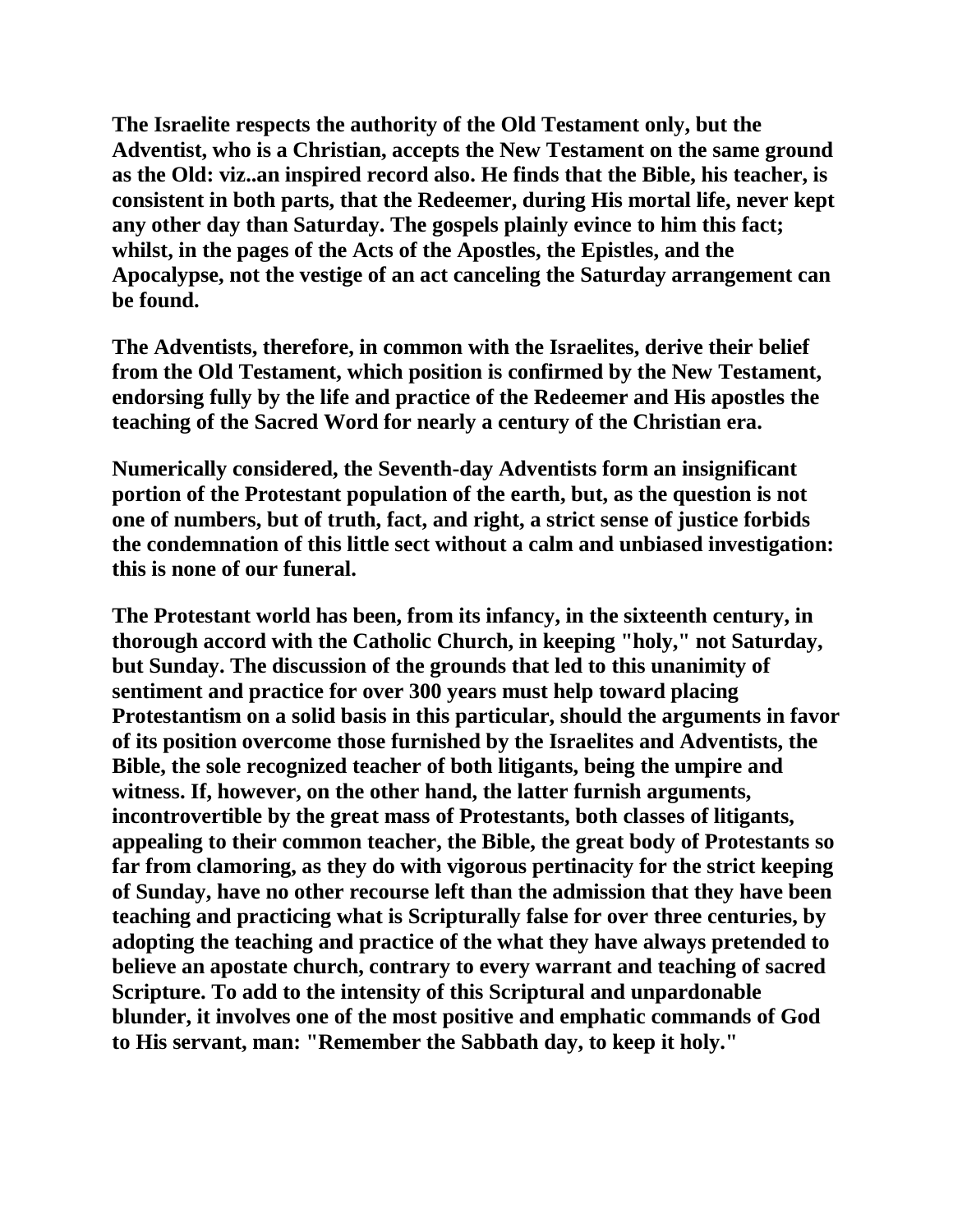**No Protestant living today has ever yet obeyed that command preferring to follow the apostate church referred to than his teacher, the Bible which from Genesis to Revelation, teaches no other doctrine, should the Israelites and Seventh-day Adventists be correct. Both sides appeal to the Bible as their "infallible" teacher. Let the Bible decide whether Saturday or Sunday be the day enjoined by God. One of the two bodies must be wrong, and , whereas a false position on this all-important question involves terrible penalties, threatened by God Himself, against the transgressor of this "perpetual covenant," we shall enter on the discussion of the merits of the arguments wielded by both sides. Neither is the discussion of this paramount subject above the capacity of ordinary minds, nor does it involve extraordinary study. It resolves itself into a few plain questions easy of solution:** 

**1st. Which day of the week does the Bible enjoin to be kept holy?** 

**2nd. Has the New Testament modified by precept or practice the original** 

**command?** 

**3rd. Have Protestants, since the sixteenth century, obeyed the command of God** 

**by keeping "holy" the day enjoined by their infallible guide and teacher, the** 

**Bible? and if not, why not?** 

**To the above three questions, we pledge ourselves to furnish as many intelligent answers, which cannot fail to vindicate the truth and uphold the deformity of error.** 

**(From the Catholic Mirror of Sept. 9, 1893)** 

**"But faith, fanatic faith, once wedded fast To some dear falsehood, hugs it to the last"** 

**Moore** 

**Conformably to our promise in our last issue, we proceed to unmask one of the most flagrant errors and most unpardonable inconsistencies of the Biblical rule of faith. Lest, however, we be misunderstood, we deem it necessary to premise that Protestantism recognizes no rule of faith, no teacher, save the**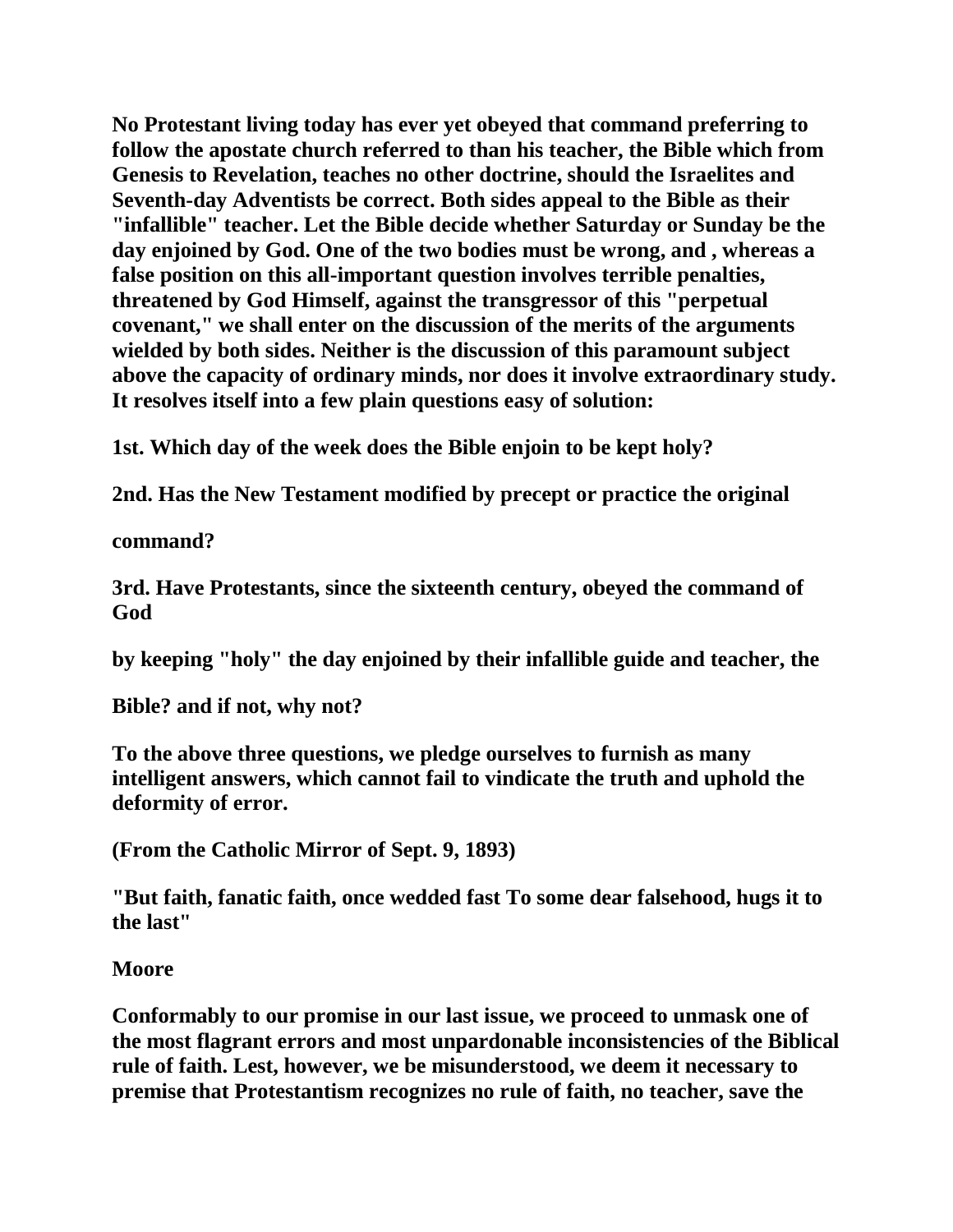**"infallible Bible." As the Catholic yields his judgment in spiritual matters implicitly, and with unreserved confidence, to the voice of his church, so, too, the Protestant recognizes no teacher but the Bible. All his spirituality is derived from its teachings. It is to him the voice of God addressing him through his sole inspired teacher. It embodies his religion, his faith, and his practice. The language of Chillingworth, "The Bible, the whole Bible, and nothing but the Bible, is the religion of Protestants," is only one form of the same idea multifariously convertible into other forms, such as "the book of God," "the Charter of Our Salvation," "the Oracle of Our Christian Faith," "God's Text-Book to the race of Mankind," etc.,etc. It is, then, an incontrovertible fact that the Bible alone is the teacher of Protestant Christianity Assuming this fact, we will now proceed to discuss the merits of the question involved in our last issue.** 

**Recognizing what is undeniable, the fact of a direct contradiction between the teaching and practice of Protestant Christianity --the Seventh-day Adventists excepted--on the one hand, and that of the Jewish people on the other, both observing different days of the week for the worship of God, we will proceed to take the testimony of the only available witness in the premises: viz., the testimony of the teacher common to both claimants, the Bible. The first expression with which we come in contact in the Sacred Word, is found in Genesis 2:2: "And on the seventh day He [God] rested from all His work which He had made." The next reference to this matter is to be found in Exodus 20, where God commanded the seventh day to be kept, because He had Himself rested from the work of creation on that day: and the sacred text informs us that for that reason He desired it kept, in the following words: "Wherefore, the Lord blessed the seventh day and sanctified it." Again, we read in chapter 31, verse 15: "Six days you shall do work: in the seventh day is the Sabbath, the rest holy to the Lord:" sixteenth verse: "It is an everlasting covenant," "and a perpetual sign," "for in six days the Lord made heaven and earth, and in the seventh He ceased from work."** 

**In the Old Testament, reference is made on hundred and twenty-six times to the Sabbath, and all these texts conspire harmoniously in voicing the will of God commanding the seventh day to be kept, because God Himself first kept it, making it obligatory on all as "a perpetual covenant." Nor can we imagine any one foolhardy enough to question the identity of Saturday with the Sabbath or seventh day, seeing that the people of Israel have been keeping the Saturday from the giving of the law, A.M. 2514 to AD 1893, a period of 3383 years. with the example of the Israelites before our eyes today, there is no**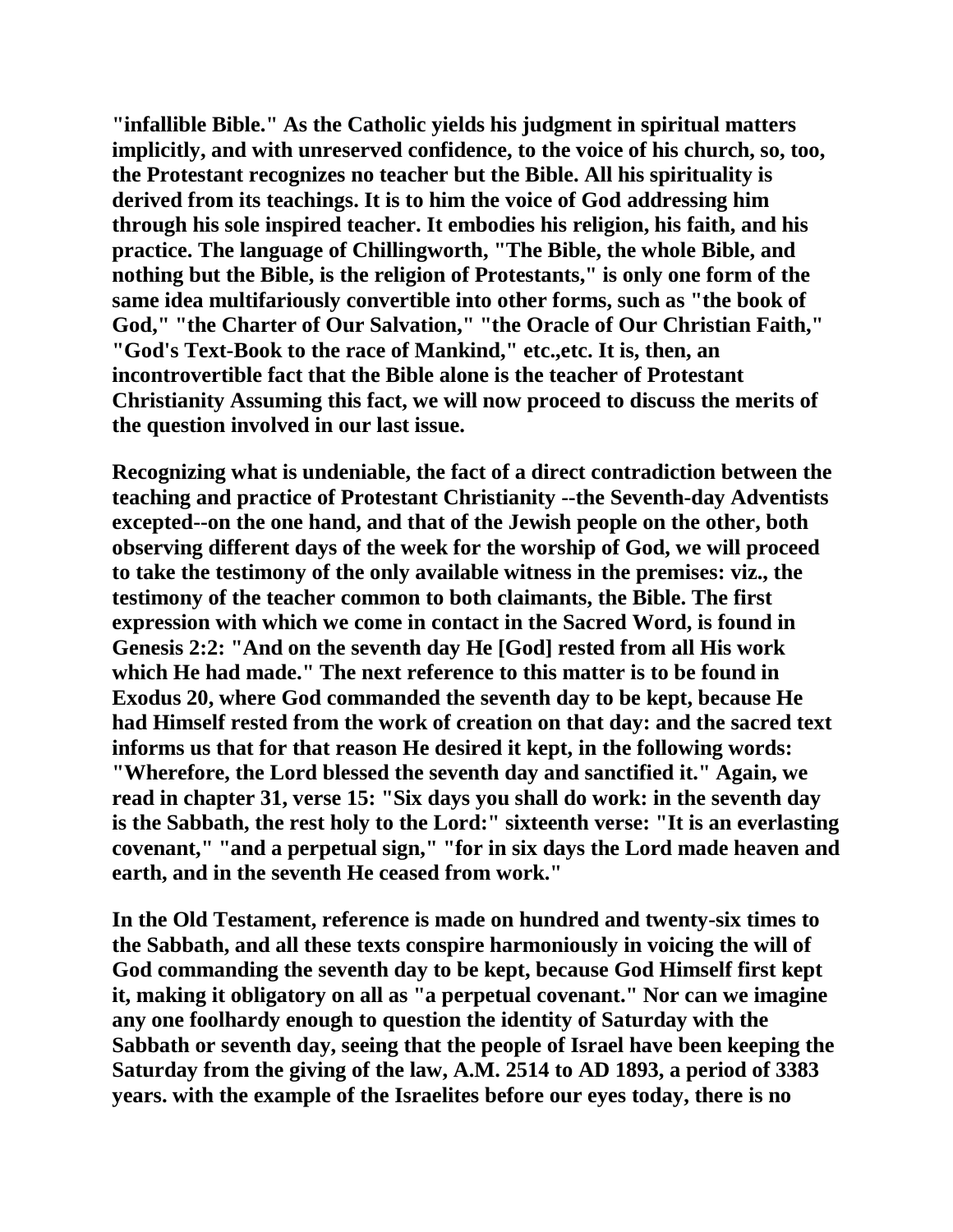**historical fact better established than that referred to: viz., that the chosen people of God, the guardians of the Old Testament, the living representatives of the only divine religion hitherto, had for a period of 1490 years anterior to Christianity, preserved by weekly practice the living tradition of the correct interpretation of the special day of the week, Saturday, to be kept "holy to the Lord," which tradition they have extended by their practice to an additional period of 1893 years more, thus covering the full extent of the Christian dispensation. We deem it necessary to be perfectly clear on this point, for reasons that will appear more fully hereafter. The Bible--Old Testament- confirmed by the living tradition of a weekly practice for 3383 years by the chosen people of God, teaches then, with absolute certainty, that God had, Himself, named the day to be "kept holy to Him,"--that the day was Saturday, and that any violation of that command was punishable with death. "Keep you My Sabbath, for it is holy unto you: he that shall profane it shall be put to death: he that shall do any work in it, his soul shall perish in the midst of his people." Ex.31:14.** 

**It is impossible to realize a more severe penalty than that so solemnly uttered by God Himself in the above text, on all who violate a command referred to no less than one hundred and twenty-six times in the old law. The ten commandments of the Old Testament are formally impressed on the memory of the child of the Biblical Christian as soon as possible, but there is not one of the ten made more emphatically familiar, both in Sunday school and pulpit, than that of keeping "holy" the Sabbath day.** 

**Having secured with absolute certainty the will of God as regards the day to be kept holy, from His Sacred word, because he rested on that day, which day is confirmed to us by the practice of His chosen people for thousands of years, we are naturally induced to inquire when and where God changed the day for His worship; for it is patent to the world that a change of day has taken place, and inasmuch as no indication of such change can be found within the pages of the Old Testament, nor in the practice of the Jewish people who continue for nearly nineteen centuries of Christianity obeying the written command, we must look to the exponent of the Christian dispensation: viz., the New Testament, for the command of God canceling the old Sabbath, Saturday.** 

**We now approach a period covering little short of nineteen centuries, and proceed to investigate whether the supplemental divine teacher--the New Testament--contains a decree canceling the mandate of the old law, and, at the same time, substituting a day for the divinely instituted Sabbath of the old**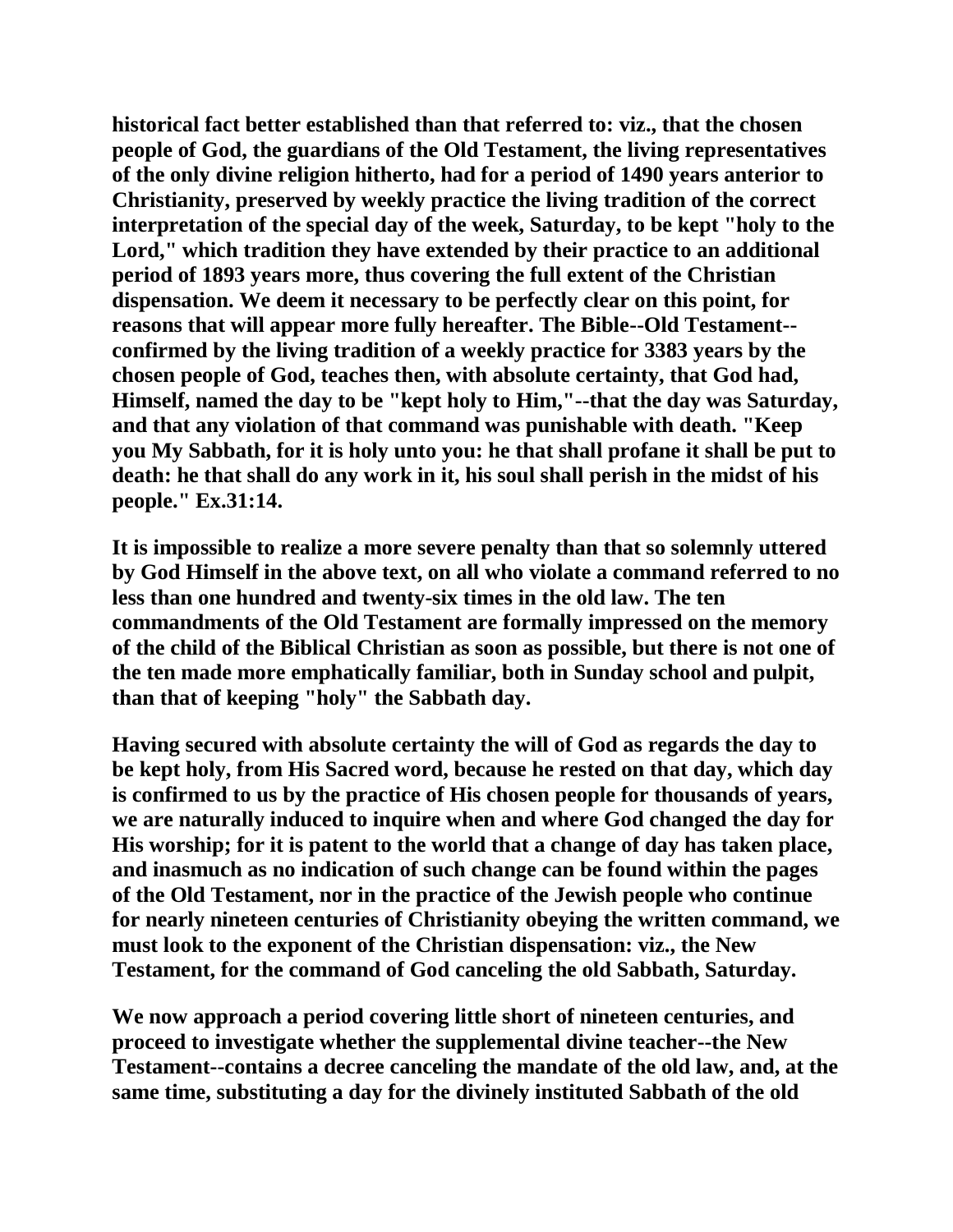**law. Viz. Saturday; for, inasmuch as Saturday was the day kept and ordered to be kept by God. Divine authority alone, under the form of a canceling decree, could abolish the Saturday covenant, and another divine mandate, appointing by name another day to be kept "holy," other than Saturday, is equally necessary to satisfy the conscience of the Christian believer. The Bible being the only teacher recognized by the Biblical Christian, the Old Testament failing to point out a change of day and yet another day than Saturday being kept "holy" by the Biblical world, it is surely incumbent on the reformed Christian to point out in the pages of the New Testament, the new divine decree repealing that of Saturday and substituting that of Sunday, kept by Biblicals since the dawn of the Reformation.** 

**Examining the New Testament from cover to cover, critically, we find the Sabbath referred to sixty-one times. We find, too, that the Saviour invariably selected the Sabbath (Saturday) to teach in the synagogues and work miracles. The four Gospels refer to the Sabbath (Saturday) fifty-one times.** 

**In one instance the Redeemer refers to Himself as "the Lord of the Sabbath," as mentioned by Matthew and Luke, but during the whole record of His life, whilst invariably keeping and utilizing the day (Saturday). He never once hinted at a desire to change it. His apostles and personal friends afford to us a striking instance of their scrupulous observance of it after His death, and, whilst His body was yet in the tomb, Luke (23:56) informs us: "And they returned and prepared spices and ointments and rested on the Sabbath day according to the commandment." "But on the first day of the week, very early in the morning, they came, bringing the spices they had prepared Good Friday evening, because the Sabbath drew near." Verse 54. This action on the part of the personal friends of the Saviour, proves beyond contradiction that after His death they kept "holy" the Saturday and regarded the Sunday as any other day of the week. Can anything, therefore, be more conclusive than that the apostles and the holy women never knew any Sabbath but Saturday, up to the day of Christ's death?** 

**We now approach the investigation of this interesting question for the next thirty years, as narrated by the evangelist, St. Luke, in his Acts of the Apostles. Surely some vestige of the canceling act can be discovered in the practice of the apostles during that protracted period.** 

**But alas! We are once more doomed to disappointment. Nine times do we find the Sabbath referred to in the Acts, but it is the Saturday (the Old Sabbath).**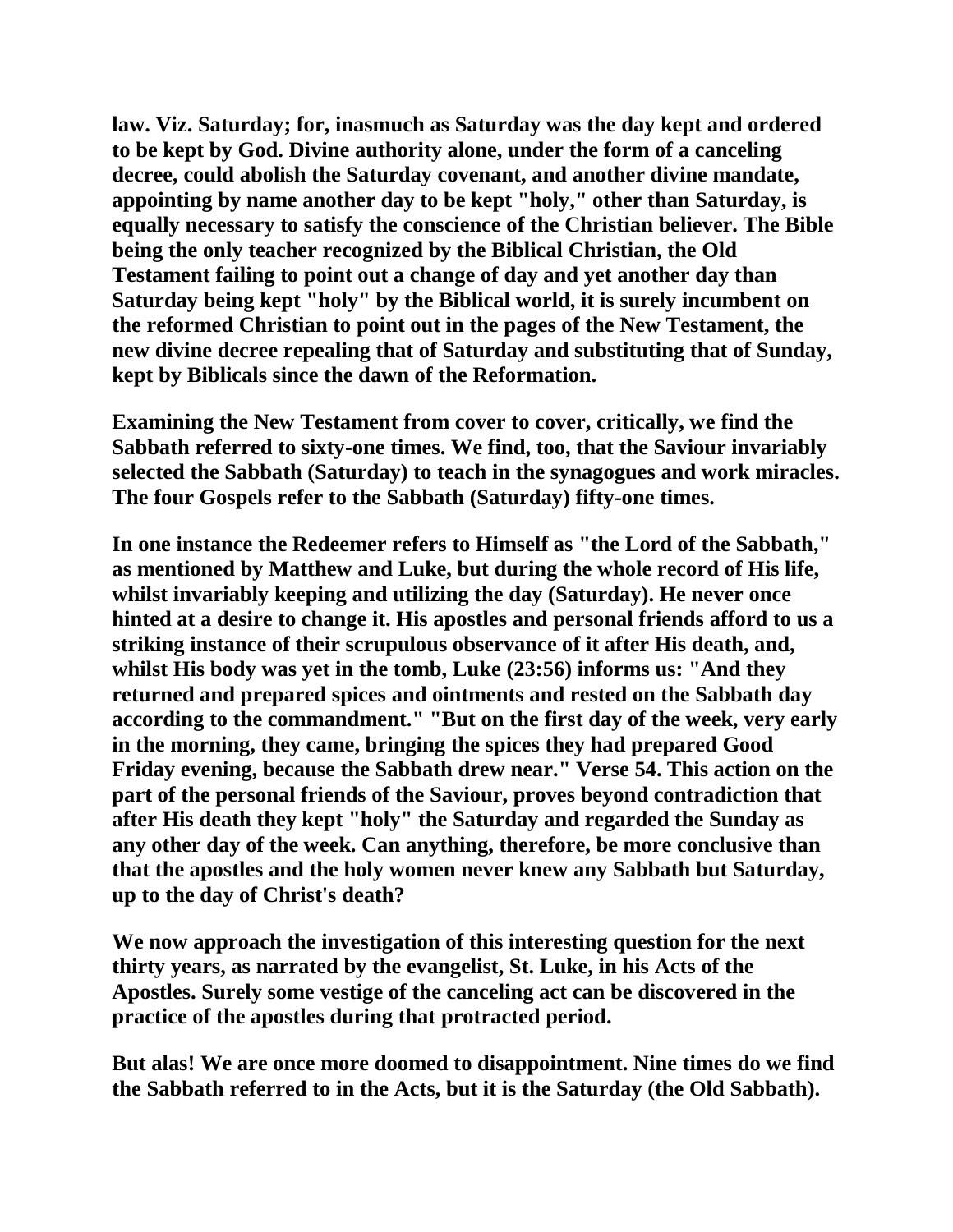**Should our readers desire the proof, we refer them to chapter and verse in each instance. Acts 13:14, 27, 42, 44. Once more, Acts 15: 21; again, Acts 16: 13; 17:2; 18:4. "And he (Paul) reasoned in the synagogue every Sabbath, and persuaded the Jews and the Greeks." Thus the Sabbath (Saturday) from Genesis to Revelation!!! Thus, it is impossible to find in the New Testament the slightest interference by the Saviour or His apostles with the original Sabbath, but on the contrary, an entire acquiescence in the original arrangement; nay, a plenary endorsement by Him, whilst living: and an unvaried, active participation in the keeping of that day and no other by the apostles for thirty years after His death, as the Acts of the Apostles has abundantly testified to us.** 

**Hence the conclusion is inevitable: viz,. that of those who follow the Bible as their guide, the Israelites and Seventh-day Adventists have the exclusive weight of evidence on their side, whilst the Biblical Protestant has not a word in self-defense for his substitution of Sunday for Saturday. More anon.** 

#### *[From the Catholic Mirror of Sept. 16, 1893.]*

**When his satanic majesty, who was "a murderer from the beginning." "and the father of lies," undertook to open the eyes of our first mother, Eve, by stimulating her ambition, "You shall be as gods, knowing good and evil" his action was but the first of many plausible and successful efforts employed later, in the seduction of millions of her children. Like Eve, they learn too late. Alas! the value of the inducements held out to allure her weak children from allegiance to God. Nor does the subject matter of this discussion form an exception to the usual tactics of his sable majesty.** 

**Over three centuries since, he plausibly represented to a large number of discontented and ambitious Christians the bright prospect of the successful inauguration of a "new departure," by the abandonment of the Church instituted by the Son of God, as their teacher, and the assumption of a new teacher--the Bible alone--as their newly fledged oracle.** 

**The sagacity of the evil one foresaw but the brilliant success of this maneuver. Nor did the result fall short of his most sanguine expectations.** 

**A bold and adventurous spirit was alone needed to head the expedition. Him his satanic majesty soon found in the apostate monk, Luther, who himself repeatedly testifies to the close familiarity that existed between his master and himself, in his "Table Talk," and other works published in 1558, at**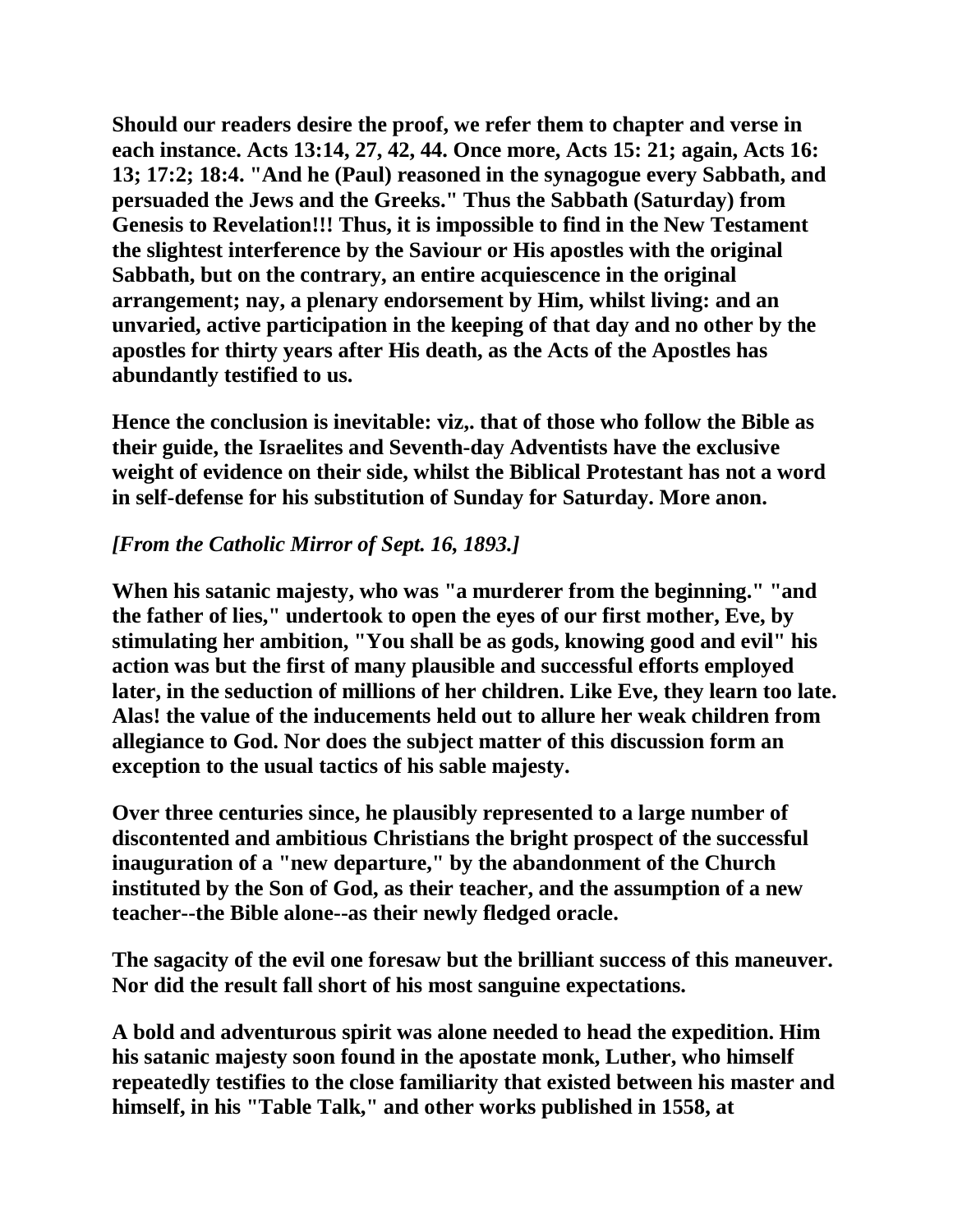**Wittenberg, under the inspection of Melancthon. His colloquies with Satan on various occasions, are testified to by Luther himself--a witness worthy of all credibility. What the agency of the serpent tended so effectually to achieve in the garden, the agency of Luther achieved in the Christian world.** 

*"Give them a pilot to their wandering fleet,*

*Bold in his art, and tutored to deceit:*

*Whose hand adventurous shall their helm misguide*

*To hostile shores, or'whelm them in the tide."*

**As the end proposed to himself by the evil one in his raid on the church of Christ was the destruction of Christianity, we are now engaged in sifting the means adopted by him to insure his success therein. So far, they have been found to be misleading, self-contradictory, and fallacious. We will now proceed with the further investigation of this imposture.** 

**Having proved to a demonstration that the Redeemer, in no instance, had, during the period of His life, deviated from the faithful observance of the Sabbath (Saturday), referred to by the four evangelists fifty-one times, although He had designated Himself "Lord of the Sabbath," He never having once, by command or practice hinted at a desire on His part to change the day by the substitution of another and having called special attention to the conduct of the apostles and the holy women, the very evening of His death, securing beforehand spices and ointments to e used in embalming His body the morning after the Sabbath (Saturday) as St. Luke so clearly informs us (Luke 24:1), thereby placing beyond peradventure, the divine action and will of the son of God during life by keeping the Sabbath steadfastly; and having called attention to the action of His living representatives after His death, as proved by St. Luke, having also placed before our readers the indisputable fact that the apostles for the following thirty years (Acts) never deviated from the practice of their divine Master in this particular, as St. Luke , Acts 18:1) assures us: "And he [Paul] reasoned in the synagogues every Sabbath (Saturday, and persuaded the Jews and the Greeks." The Gentile converts were, as we see from the text, equally instructed with the Jews, to keep the Saturday, having been converted to Christianity on that day, "the Jews and the Greeks" collectively.**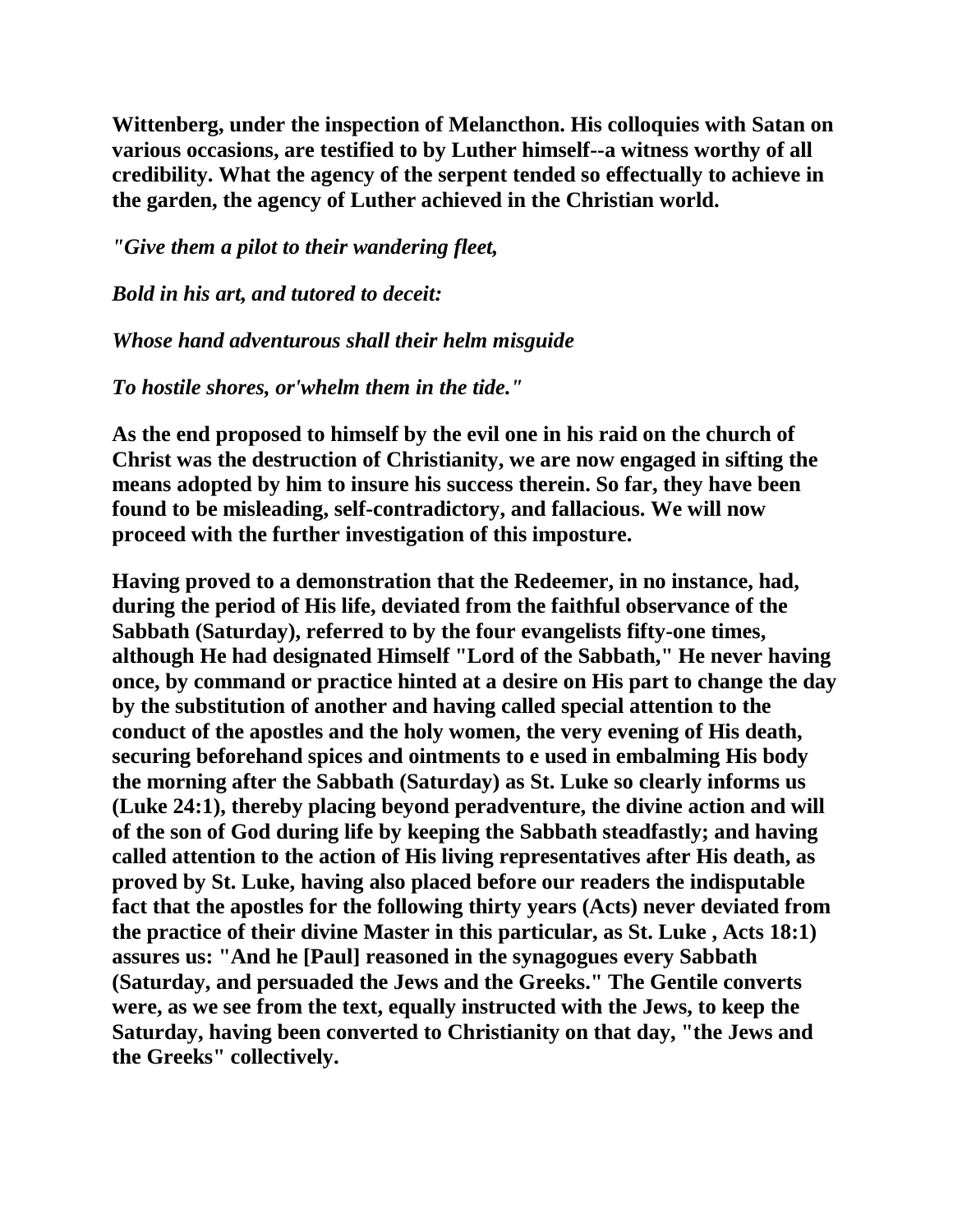**Having also called attention to the texts of the Acts bearing on the exclusive use of the Sabbath by the Jews and Christians for thirty years after the death of the Saviour as the only day of the week observed by Christ and His apostles, which period exhausts the inspired record, we now proceed to supplement our proofs that the Sabbath (Saturday) enjoyed this exclusive privilege, by calling attention to every instance wherein the sacred record refers to the first day of the week.** 

**The first reference to Sunday after the resurrection of Christ is to be found in St. Luke's gospel, chapter 24, verses 33-40, and St. John 20:19.** 

**The above texts themselves refer to the sole motive of this gathering on the part of the apostles. It took place on the day of the resurrection (Easter Sunday), not for the purpose of inaugurating "the new departure" from the old Sabbath (Saturday) by keeping "holy" the new day, for there is not a hint given of prayer, exhortation, or the reading of the Scriptures, but it indicates the utter demoralization of the apostles by informing mankind that they were huddled together in that room in Jerusalem "for fear of the Jews", as St. John, quoted above, plainly informs us.** 

**The second reference to Sunday is to be found in St. John's Gospel, 20th chapter, 26th to 29th verses: "And after eight days, the disciples were again within, and Thomas with them." The resurrected Redeemer availed Himself of this meeting of all the apostles to confound the incredulity of Thomas, who had been absent from the gathering on Easter Sunday evening. This would have furnished a golden opportunity to the Redeemer to change the day in the presence of all His apostles, but we state the simple fact that, on this occasion, as on Easter day, not q word is said of prayer, praise, or reading of the Scriptures.** 

**The third instance on record, wherein the apostles were assembled on Sunday, is to be found in Acts 2:1; "The apostles were all of one accord in one place." (Feast of Pentecost--Sunday) Now, will this text afford to our Biblical Christian brethren a vestige of hope that Sunday substitutes, at length, Saturday? For when we inform them that the Jews had been keeping this Sunday for 1500 years and have been keeping it for eighteen centuries after the establishment of Christianity, at the same time keeping the weekly Sabbath, there is not to be found either consolation or comfort in this text. Pentecost is the fiftieth day after the Passover, which was called the Sabbath of weeks consisting of seven times seven days and the day after the completion**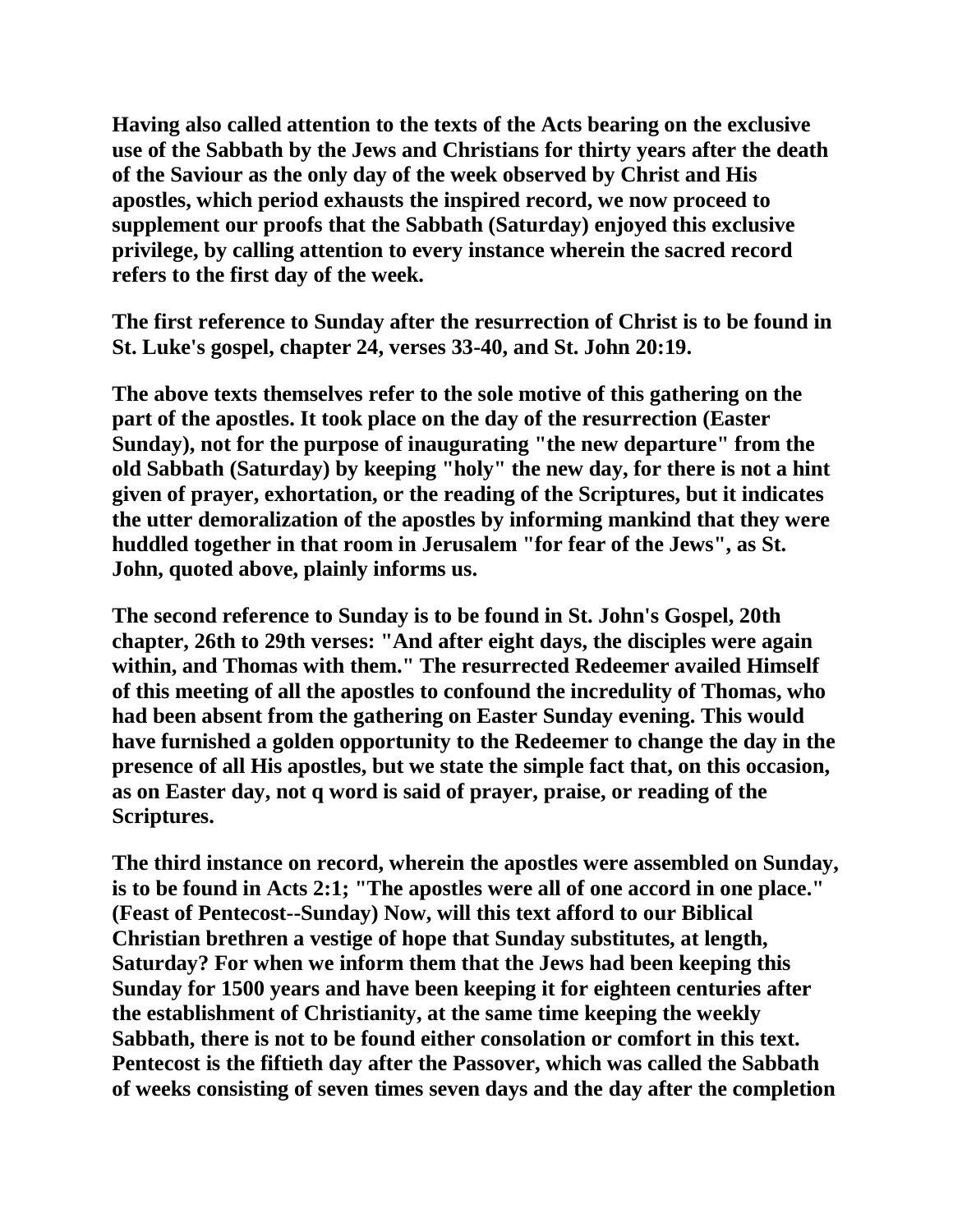**of the seventh weekly Sabbath day, was the chief day of the entire festival, necessarily Sunday. What Israelite would not pity the cause that would seek to discover the origin of the keeping of the first day of the week in his festival of Pentecost, that has been kept by him yearly for over 3,000 years? Who but the Biblical Christians, driven to the wall for a pretext to excuse his sacrilegious desecration of the Sabbath, always kept by Christ and His apostles would have resorted to the Jewish festival of Pentecost for his act of rebellion against his God and his teacher, the Bible.** 

**Once more, the Biblical apologists for the change of day call our attention to the Acts, chapter 20, verses 6 and 7; "And upon the first day of the week, when the disciples came together to break bread." etc. To all appearances the above text should furnish some consolation to our disgruntled Biblical friends, but being a Marplot, we cannot allow them even this crumb of comfort. We reply by the axiom: "Quod probat nimis, probat nihil"--"What proves too much, proves nothing." Let us call attention to the same, Acts 2:46; "And they, continuing daily in the temple, and breaking bread from house to house," etc. Who does not see at a glance that the text produced to prove the exclusive prerogative of Sunday, vanishes into thin air--an ignis fatuus--when placed in juxtaposition with the 46th verse of the same chapter? What the Biblical Christian claims by this text for Sunday alone the same authority, St. Luke, informs us was common to every day of the week; "and they, continuing daily in the temple, and breaking bread from house to house."** 

**One text more presents itself, apparently leaning toward a substitution of Sunday for Saturday. It is taken from St. Paul, I Cor. 16:1,2; "Now concerning the collection for the saints." "On the first day of the week, let every one of you lay by him in store," etc. Presuming that the request of St. Paul had been strictly attended to, let us call attention to what had been done each Saturday during the Saviour's life and continued for thirty years after, as the book of Acts informs us.** 

**The followers of the Master met "every Sabbath" to hear the word of God; the scriptures were read "every Sabbath day." "And Paul, as his manner was to reason in the synagogue every Sabbath, interposing the name of the Lord Jesus," etc. Acts 18:4. What more absurd conclusion than to infer that reading of the Scriptures, prayer, exhortation and preaching, which formed the routine duties of every Saturday, as has been abundantly proved, were overslaughed by a request to take up a collection on another day of the week?**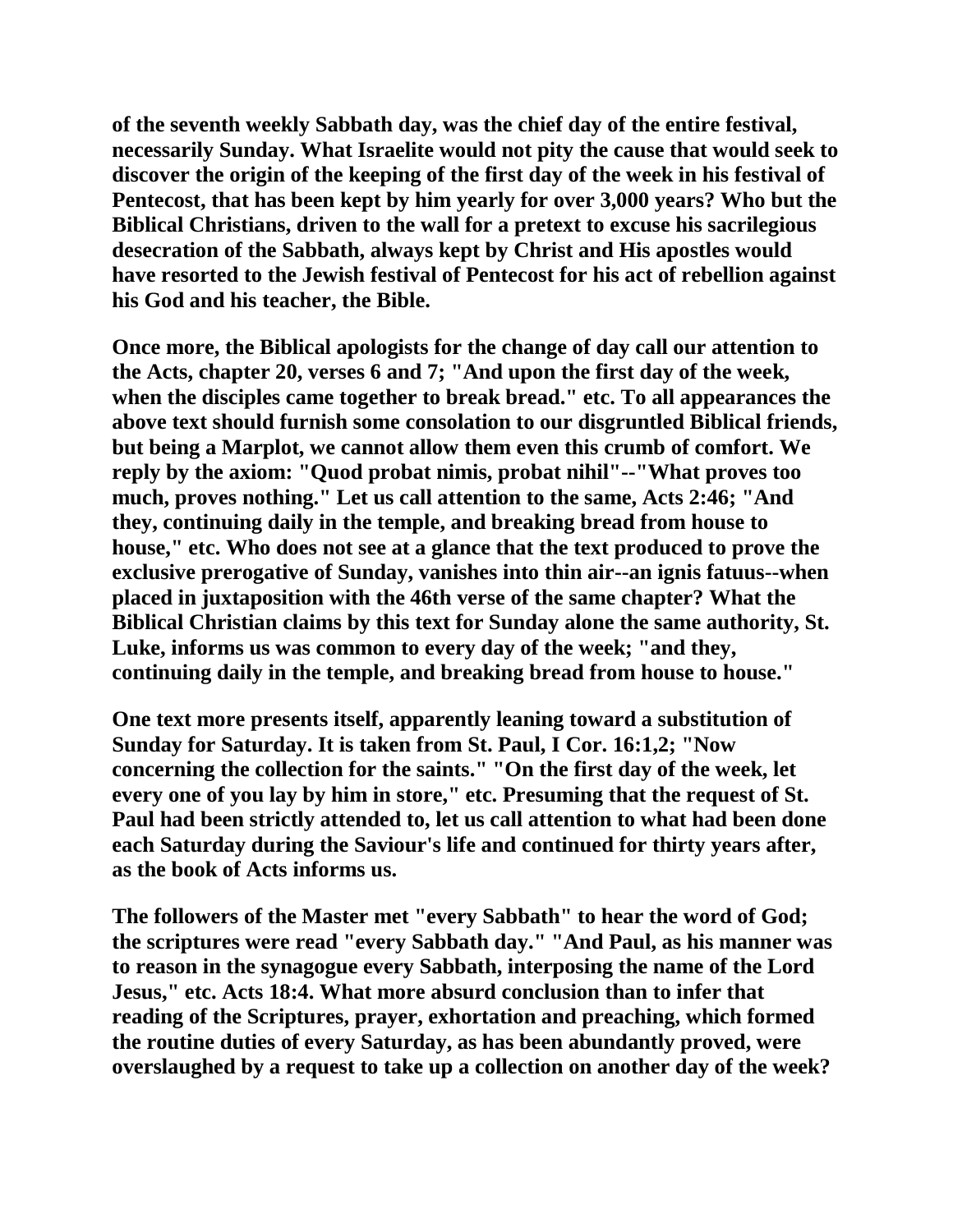**In order to appreciate fully the value of this text now under consideration, it is only needful to recall the action of the apostles and holy women on Good Friday before sundown. They bought the spices and ointments after He was taken down from the cross; they suspended all action until the Sabbath "holy to the Lord" had pass, and then took steps on Sunday morning to complete the process of embalming the sacred body of Jesus.** 

**Why, may we ask, did they not proceed to complete the work of embalming on Saturday?--Because they knew well that the embalming of the sacred body of their Master would interfere with the strict observance of the Sabbath, the keeping of which was paramount; and until it can be shown that the Sabbath day immediately preceding the Sunday of our text had not been kept (which would be false, inasmuch as every Sabbath had been kept), the request of St. Paul to make the collection on Sunday remains to be classified with the work of the embalming of Christ's body, which could not be effected on the Sabbath, and was consequently deferred to the next convenient day: viz. Sunday, or the first day of the week.** 

**Having disposed of every text to be found in the New Testament referring to the Sabbath (Saturday), and to the first day of the week (Sunday); and having shown conclusively from these texts, that, so far, not a shadow of pretext can be found in the Sacred Volume for the Biblical substitution of Sunday for Saturday; it only remains for us to investigate the meaning of the expressions "Lord's Day," and "day of the Lord," to be found in the New Testament, which we propose to do in our next article, and conclude with apposite remarks on the incongruities of a system of religion which we shall have proved to be indefensible, self-contradictory, and suicidal.** 

**\*\*\*\*\*\*\*\*\*\*\*\*\*\*\*\*\*\*\*** 

*[From the Catholic Mirror of Sept. 23, 1893.]*

**"Halting on crutches of unequal size.** 

**One leg by truth supported, one by lies,** 

**Thus sidle to the goal with awkward pace,** 

**Secure of nothing but to lose the race."**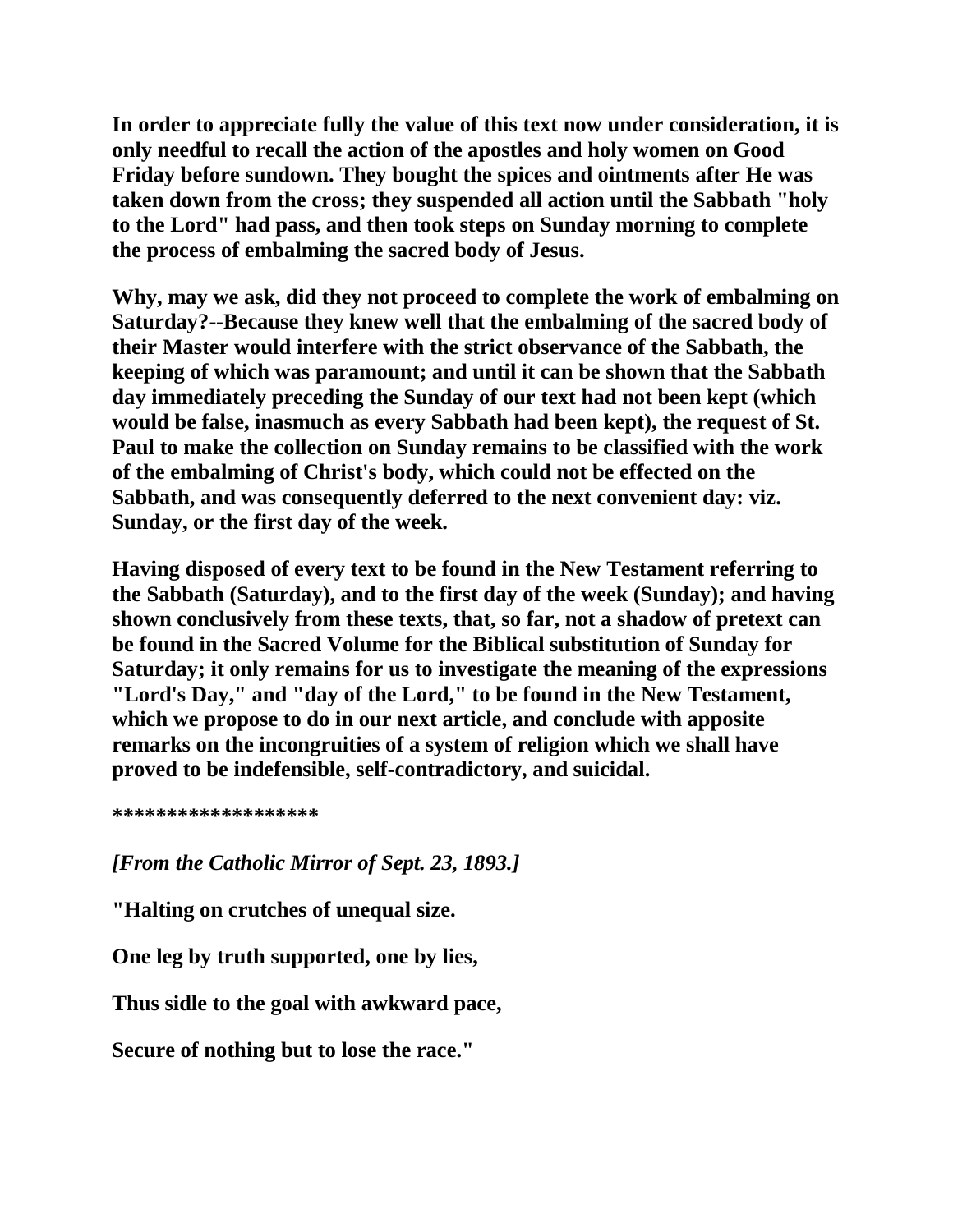**In the present article we propose to investigate carefully a new (and the last) class of proof assumed to convince the biblical Christian that God had substituted Sunday for Saturday for His worship in the new law, and that the divine will is to be found recorded by the Holy Ghost in apostolic writings.** 

**We are informed that this radical change has found expression, over and over again, in a series of texts in which the expression, "the day of the Lord," or "the Lord's day," is to be found.** 

**The class of texts in the New Testament, under the title "Sabbath," numbering sixty-one in the Gospels, Acts, and Epistles; and the second class, in which "the first day of the week," or Sunday, having been critically examined (the latter class numbering nine [eight]); and having been found not to afford the slightest clue to a change of will on the part of God as to His day of worship by man, we now proceed to examine the third and last class of texts relied on to save the Biblical system from the arraignment of seeking to palm off on the world, in the name of God a decree for which there is not the slightest warrant or authority from their teacher, the Bible.** 

**The first text of this class is to be found in the Acts of the Apostles 2:20: "The sun shall be turned into darkness, and the moon into blood, before that great and notable day of the Lord shall come." How many Sundays have rolled by since that prophecy was spoken? So much for that effort to pervert the meaning of the sacred text from the judgment day to Sunday!** 

**The second text of this class is to be found in I Cor. 1:8; "Who shall also confirm you unto the end. That you may be blameless in the day of our Lord Jesus Christ." What simpleton does not see that the apostle here plainly indicates the day of judgment? The next text of this class that presents itself is to be found in the same Epistle, chapter 5:5; "To deliver such a one to Satan for the destruction of the flesh, that the spirit may be saved in the day of the Lord Jesus." The incestuous Corinthian was, of course, saved on the Sunday next following!! How pitiable such a makeshift as this! The fourth text, 2 Cor. 1:13,14; "And I trust ye shall acknowledge even to the end, even as ye also are ours in the day of our Lord Jesus."** 

**Sunday, or the day of judgment, which? The fifth text is from St. Paul to the Philippians, chapter 1, verse 6: "Being confident of this very thing, that He who hath begun a good work in you, will perfect it until the day of Jesus**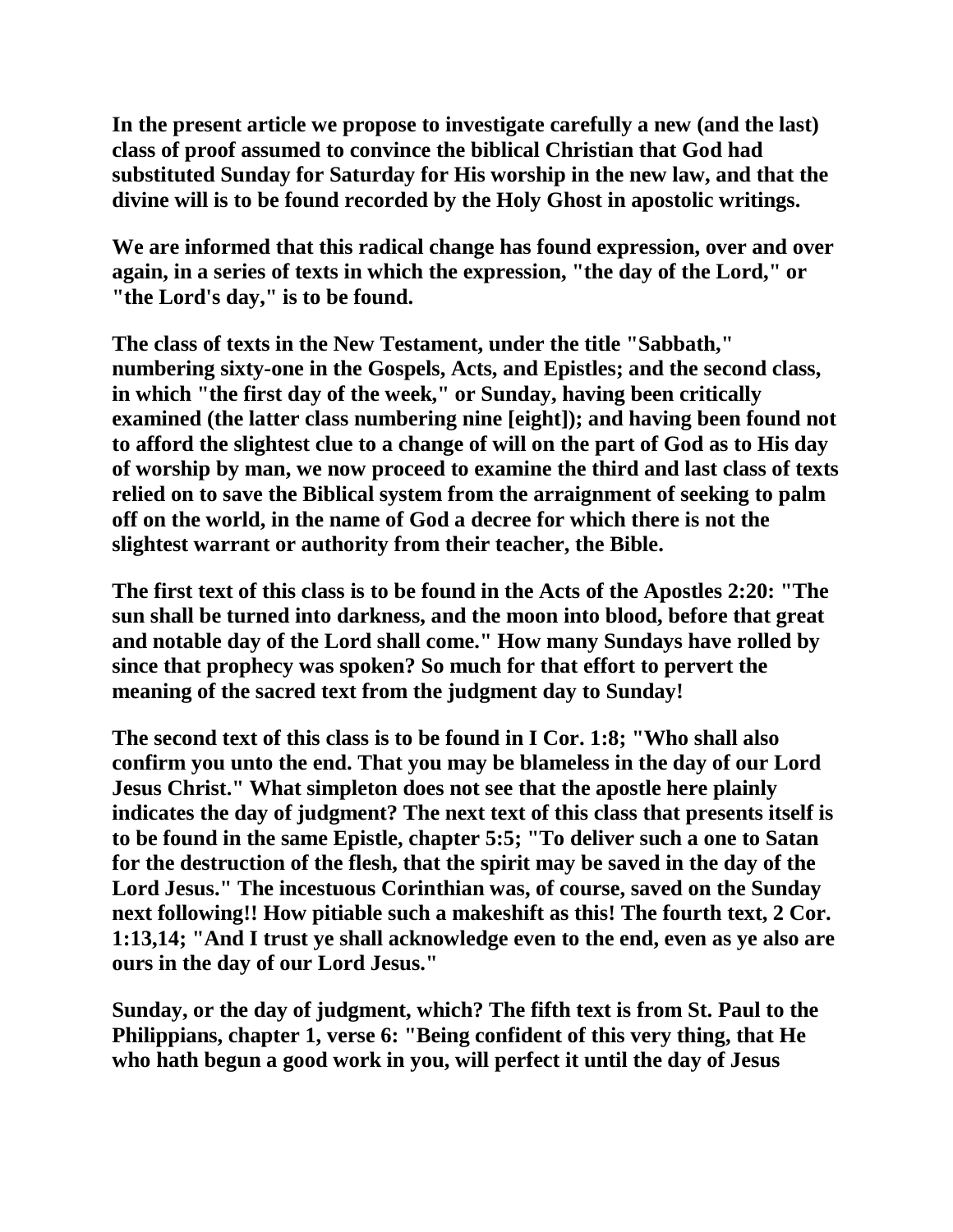**Christ." The good people of Philippi, in attaining perfection on the following Sunday, could afford to laugh at our modern rapid transit!** 

**We beg leave to submit our sixth of the class; viz. Philippians, first chapter, tenth verse: "That he may be sincere without offense unto the day of Christ." That day was next Sunday, forsooth! not so long to wait after all. The seventh text, 2 Peter 3:10; "But the day of the Lord will come as a thief in the night." The application of this text to Sunday passes the bounds of absurdity.** 

**The eighth text, 2 Peter 3:12; "Waiting for and hastening unto the coming of the day of the Lord, by which the heavens being on fire, shall be dissolved." etc. This day of the Lord is the same referred to in the previous text, the application of both of which to Sunday next would have left the Christian world sleepless the next Saturday night.** 

**We have presented to our readers eight of the nine texts relied on to bolster up by text of Scripture the sacrilegious effort to palm off the "Lord's day" for Sunday, and with what result? Each furnishes prima facie evidence of the last day, referring to it directly, absolutely, and unequivocally.** 

**The ninth text wherein we meet the expression "the Lord's day," is the last to be found in the apostolic writings. The Apocalypse, or Revelation, chapter 1:10, furnishes it in the following words of St. John: "I was in the Spirit on the Lord's day;" but it will afford no more comfort to our Biblical friends than its predecessors of the same series. Has St. John used the expression previously in his Gospel or Epistles?--Emphatically, No. Has he had occasion to refer to Sunday hitherto?--Yes, twice. How did he designate Sunday on these occasions? Easter Sunday was called by him (John 20:1) "The first day of the week."** 

**Again, chapter twenty, nineteenth verse: "Now when it was late that same day, being the first day of the week." Evidently, although inspired, both in his gospel and Epistles, he called Sunday "the first day of the week." On what grounds then, can it be assumed that he dropped that designation? Was he more inspired when he wrote the apocalypse, or did he adopt a new title for Sunday because it was now in vogue?** 

**A reply to these questions would be supererogatory especially to the latter, seeing that the same expression had been used eight times already by St. Luke, St. Paul, and St. Peter, all under divine inspiration and surely the Holy spirit would not inspire St. John to call Sunday the Lord's day whilst He inspired St.**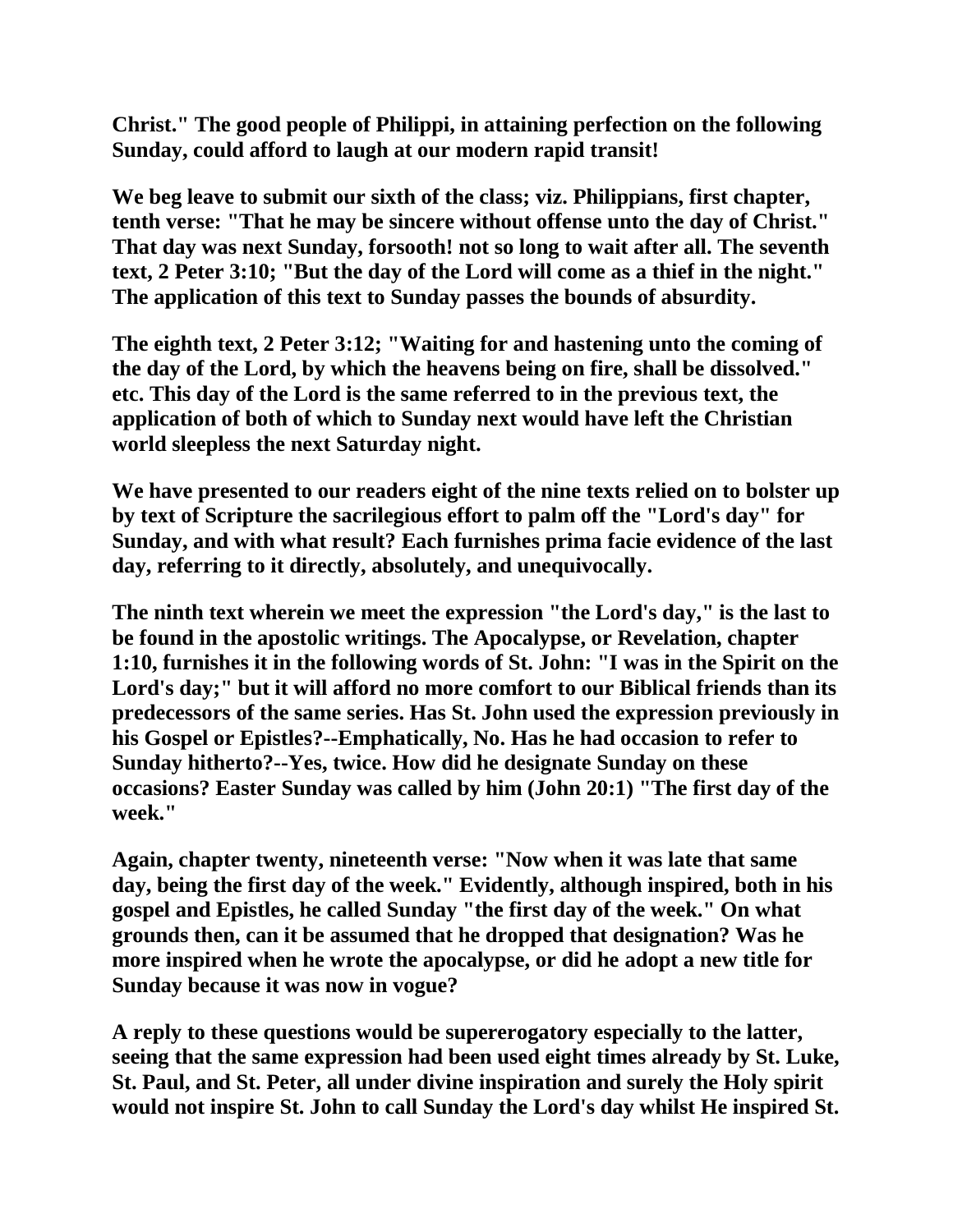**Luke, Paul, and Peter, collectively, to entitle the day of judgment "the Lord's day." Dialecticians reckon amongst the infallible motives of certitude, the moral motive of analogy or induction, by which we are enabled to conclude with certainty from the known to the unknown being absolutely certain of the meaning of an expression uttered eight times, we conclude that the same expression can have only the same meaning when uttered the ninth time, especially when we know that on the nine occasions the expressions were inspired by the Holy Spirit.** 

**Nor are the strongest intrinsic grounds wanting to prove that this like its sister texts, contains the same meaning, St. John (Rev. 1:10) says: "I was in the Spirit on the Lord's day;" but he furnishes us the key to this expression, chapter four, first and second verses; "After this I looked and behold a door was opened in heaven." A voice said to him; "Come up hither, and I will show you the things which must be hereafter," Let us ascend in spirit with John. Whither?--through that "door in heaven," to heaven. a And what shall we see?--"The things that must be hereafter," Chapter four, first verse. He ascended in spirit to heaven. He was ordered to write, in full, his vision of what is to take place antecedent to and concomitantly with, "the Lord's day," or the day of judgment; the expression "Lords day" being confined in Scripture to the day of judgment, exclusively.** 

**We have studiously and accurately collected from the New Testament every available proof that could be adduced in favor of a law canceling the Sabbath day of the old law, or one substituting another day for the Christian dispensation. We have been careful to make the above distinction, lest it might be advanced that the third (***in the Catholic enumeration the Sabbath commandment is the third of the commandments)* **commandment was abrogated under the new law. Any such plea has been overruled by the action of the Methodist Episcopal bishops in their pastoral 1874, and quoted by the New Your Herald of the same date, of the following tenor; "The Sabbath instituted in the beginning and confirmed again and again by Moses and the prophets, has never been abrogated. A part of the moral law, not a part or tittle of its sanctity has been taken away." The above official pronunciamento has committed that large body of Biblical Christians to the permanence of the third commandment under the new law.** 

**We again beg leave to call the special attention of our readers to the twentieth of "the thirty-nine articles of religion" of the Book of Common Prayer: "It is**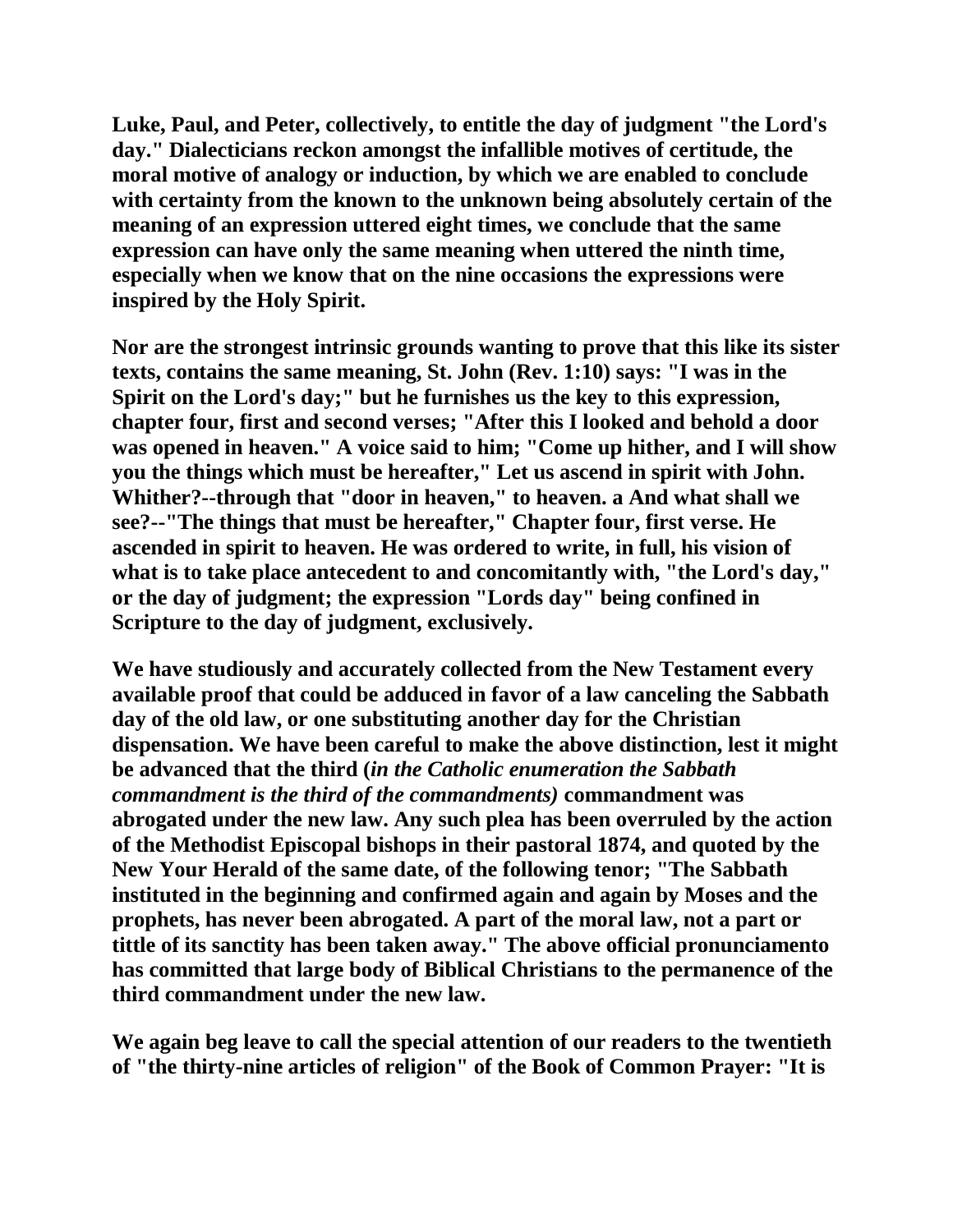**not lawful for the church to ordain anything that is contrary to God's written word"** 

#### **CONCLUSION**

**We have in this series of articles, taken much pains fro the instruction of our readers to prepare them by presenting a number of undeniable facts found in the word of God to arrive at a conclusion absolutely irrefragable. When the Biblical system put in an appearance in the sixteenth century, it not only seized on the temporal possessions of the Church, but in its vandalic crusade stripped Christianity, as far as it could, of all the sacraments instituted by its Founder, of the holy sacrifice, etc., etc., retaining nothing but the Bible, which its exponents pronounced their sole teacher in Christian doctrine and morals.** 

**Chief amongst their articles of belief was, and is today, the permanent necessity of keeping the Sabbath holy. In fact, it has been for the past 300 years the only article of the Christian belief in which there has been a plenary consensus of Biblical representatives. The keeping of the Sabbath constitutes the sum and substance of the Biblical theory. The pulpits resound weekly with incessant tirades against the lax manner of keeping the Sabbath in Catholic countries as contrasted with the proper, Christian, self-satisfied mode of keeping the day in Biblical countries. Who can ever forget the virtuous indignation manifested by the Biblical preachers throughout the length and breadth of our country, from every Protestant pulpit as long as the question of opening the World's Fair on Sunday was yet undecided; and who does not know today, that one sect, to mark its holy indignation at the decision, has never yet opened the boxes that contained its articles at the World's Fair?** 

**These superlatively good and unctuous Christians, by conning over their bible carefully, can find their counterpart in a certain class of unco-good people in the days of the Redeemer, who haunted Him night and day, distressed beyond measure, and scandalized beyond forbearance, because He did not keep the Sabbath in as straight -laced manner as themselves.** 

**They hated Him for using common sense in reference to the day, and He found no epithets expressive enough of His supreme contempt for their Pharisaical pride. And it is very probable that the divine mind has not modified its views today anent the blatant outcry of their followers and sympathizers at the close of this nineteenth century. But when we add to all this the fact that whilst the Pharisees of old kept the true Sabbath, our**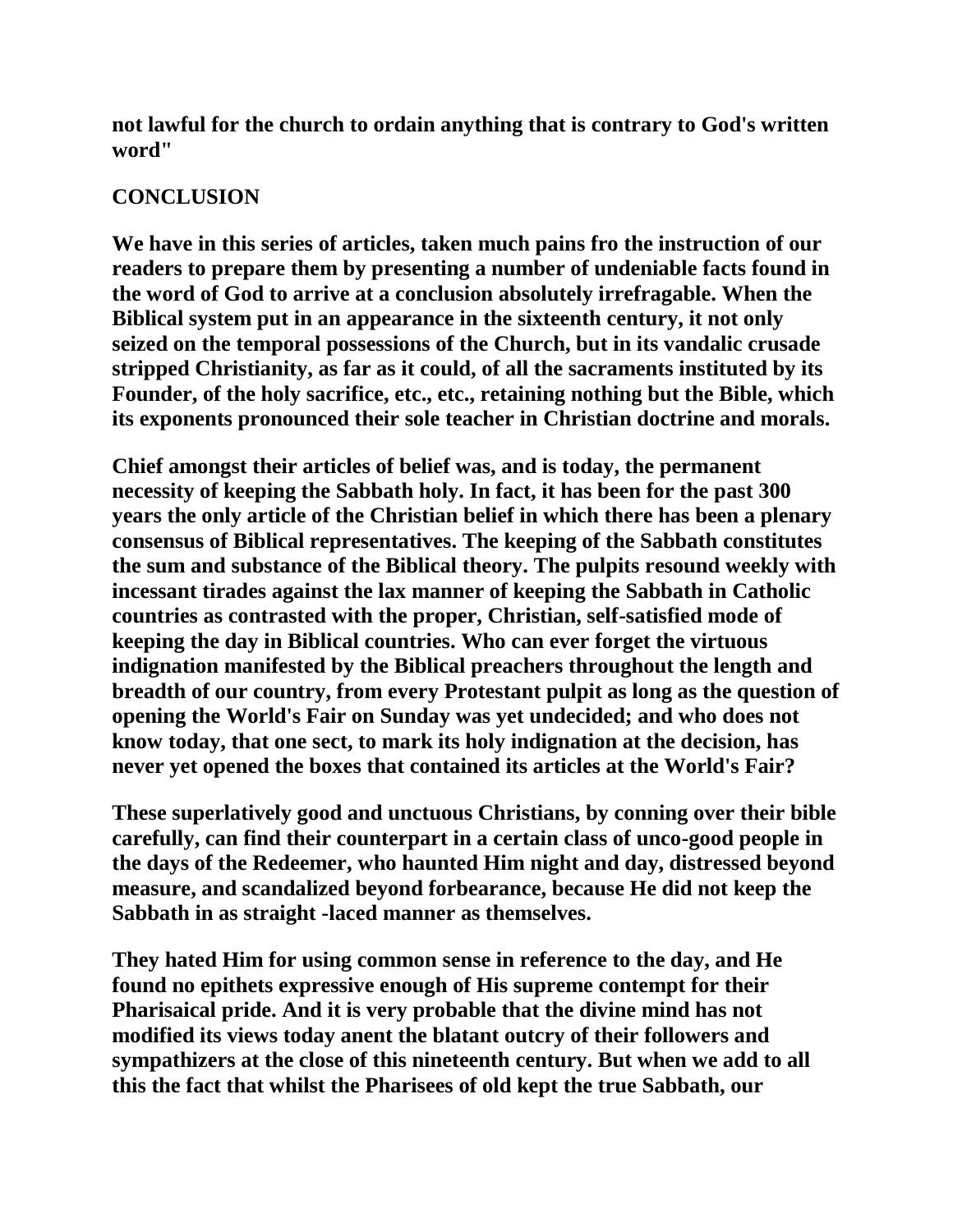**modern Pharisees, counting on the credulity and simplicity of their dupes, have never once in their lives kept the true Sabbath which their divine Master kept to His dying day and which His apostles kept, after His example, for thirty years afterward according to the Sacred Record, the most glaring contradiction involving a deliberate sacrilegious rejection of a most positive precept is presented to us today in the action of the Biblical Christian world. The Bible and the Sabbath constitute the watchword of Protestantism: but we have demonstrated that it is the Bible against their Sabbath. We have shown that no greater contradiction ever existed than their theory and practice. We have proved that neither their biblical ancestors nor themselves have ever kept one Sabbath day in their lives.** 

**The Israelites and Seventh-day Adventists are witnesses of their weekly desecration of the day named by God so repeatedly, and whilst they have ignored and condemned their teacher, the bible, they have adopted a day kept by the Catholic Church. What Protestant can, after perusing these articles, with a clear conscience, continue to disobey the command of God enjoining Saturday to be kept which command his teacher, the Bible, from Genesis to Revelation, records as the will of God?** 

**The history of the world cannot present a more stupid, self-stultifying specimen of dereliction of principle than this. The teacher demands emphatically in every page that the law of the Sabbath be observed every week, by all recognizing it as "the only infallible teacher," whilst the disciples of that teacher have not once for over three hundred years observed the divine precept! That immense concourse of Biblical Christians, the Methodists, have declared that the Sabbath has never been abrogated, whilst the followers of the Church of England, together with her daughter, the Episcopal Church of the United States, are committed by the twentieth article of religion, already quoted, to the ordinance that the Church cannot lawfully ordain anything "contrary to God's written word. "God's written word enjoins His worship to be observed on Saturday absolutely, repeatedly, and most emphatically, with a most positive threat of death to him who disobeys. All the Biblical sects occupy the same self-stultifying position which no explanation can modify, much less justify.** 

**How truly do the words of the Holy Spirit apply to this deplorable situation! "***Iniquitas mentita est sibi"-* **"Iniquity hath lied to itself." Proposing to follow the Bible only as a teacher, yet before the world, the sole teacher is ignominiously thrust aside, and the teaching and practice of the Catholic**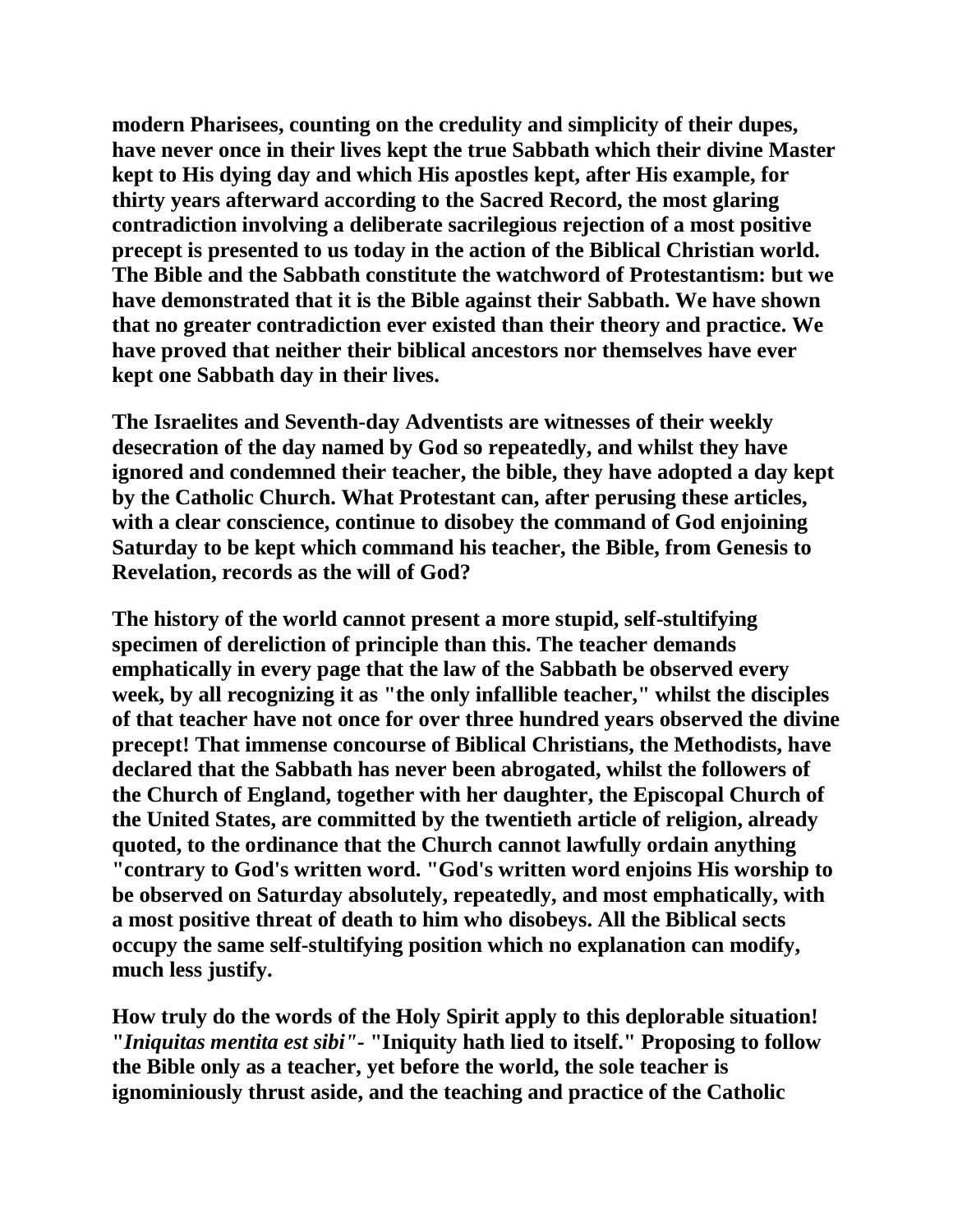**Church - "the mother of abominations," when it suits their purpose so to designate her - adopted, despite the most terrible threats pronounced by God Himself against those who disobey the command, "Remember to keep holy the Sabbath."** 

**Before closing this series of articles, we beg to call the attention of our readers once more to our caption, introductory of each; vis., 1. The Christian Sabbath, the genuine offspring of the union of the Holy Spirit with the Catholic Church His spouse. 2. The claim of Protestantism to any part therein proved to be groundless, self-contradictory and suicidal.** 

**The first proposition needs little proof. The Catholic Church for over one thousand years before the existence of a Protestant, by virtue of her divine mission, changed the day from Saturday to Sunday. We say by virtue of her divine mission, because He who called Himself the "Lord of the Sabbath," endowed her with His own power to teach, "He that heareth you, heareth me;" commanded all who believe in Him to hear her, under penalty of being placed with the "heathen and publican;" and promised to be with her to the end of the world. She holds her charter as the teacher from him- a charter as infallible as perpetual. The Protestant world at its birth found the Christian Sabbath too strongly entrenched to run counter to its existence; it was therefore placed under the necessity of acquiescing in the arrangement, thus implying the Church's right to change the day, for over three hundred years. The Christian Sabbath is therefore** *to this day,* **the acknowledged offspring of the Catholic Church as spouse of the holy Ghost without a word of remonstrance from the Protestant world.** 

**Let us now, however, take a glance at our second proposition, with the Bible alone as the teacher most emphatically forbids any change in the day for paramount reasons. The command calls for a "perpetual covenant." The day commanded to be kept by the teacher has never once been kept. Thereby developing an apostasy from an assumedly fixed principle, as selfcontradictory, self-stultifying, and consequently as suicidal as it is within the power of language to express.** 

**Nor are the limits of demoralization yet reached. Far from it. Their pretense for leaving the bosom if the Catholic Church was for apostasy from the truth as taught in the written word. They adopted the written word as their sole teacher, which they had no sooner done than they abandoned it promptly, as these articles have abundantly proved; and by a perversity as willful as**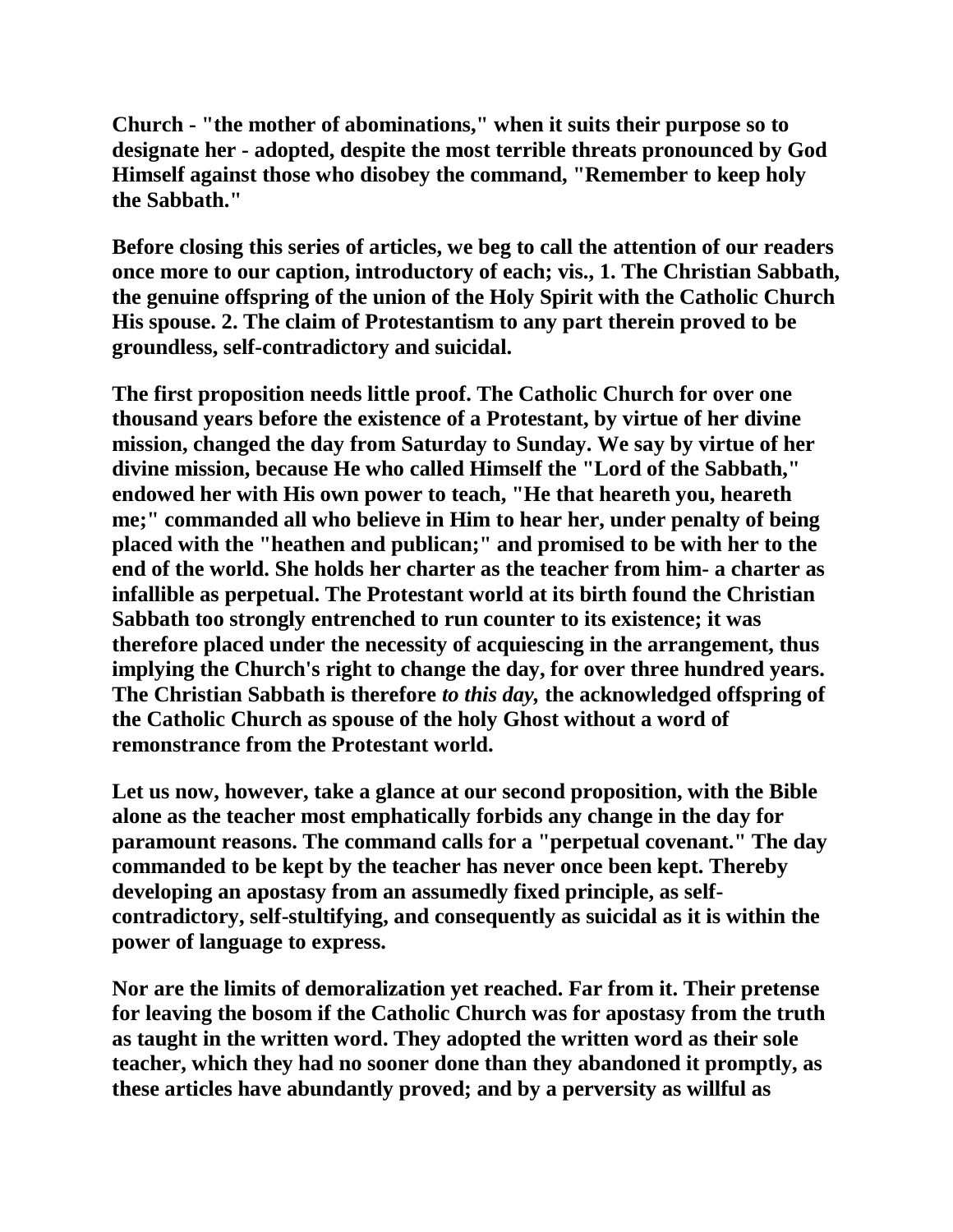**erroneous, they accept the teaching of the Catholic Church in direct opposition to the plain, unvaried, and constant teaching of their sole teacher in the most essential doctrine of their religion, thereby emphasizing the situation in what may be aptly designated "a mockery, a delusion, and a snare."** 

*[Editor's note--It was upon this very point that the Reformation was condemned by the Council of Trent. The Reformers had constantly charged, as here stated that the Catholic Church had apostatized from the truth as contained in the written word. "The written word," "The Bible and the Bible only," "Thus saith the Lord," these were their constant watchwords; and "The Scripture as in the written word the sole standard of appeal." This was the proclaimed platform of the Reformation and of Protestantism. "The Scripture and tradition." "The bible as interpreted by the Church and according to the unanimous consent of the fathers." This was the position and claim of the Catholic Church. This was the main issue in the Council of Trent, which was called especially to consider the questions that had been raised and forced upon the attention of Europe by the Reformers. The very first question concerning faith that was considered by the council was the question involved in this issue. There was a strong party even of the Catholics within the council who were in favor of abandoning tradition and adopting the Scriptures only, as the standard of authority. This view was so decidedly held in the debates in the council that the pope's legates actually wrote to him that there was "as strong tendency to set aside tradition altogether and to make Scripture the sole standard of appeal." But to do this would manifestly be to go a long way toward justifying the claim of the Protestants. By this crisis there was developed upon the ultra-Catholic portion of the council the task of convincing the others that "Scripture and tradition" were the only sure ground to stand upon. If this could be done, the council could be carried to issue a decree condemning the Reformation, otherwise not. The question was debated day after day, until the council was fairly brought to a standstill. Finally, after a long and intensive mental strain, the Archbishop of Reggio came into the council with substantially the following argument to the party who held for scripture alone:*

*"The Protestants claim to stand upon the written word only. They profess to hold the Scripture alone as the standard of faith. They justify their revolt by the plea that the Church has apostatized from the written word and follows tradition. Now the Protestant's claim, that they stand upon the written word only is not true. Their profession of holding the Scripture alone as the standard of faith, is false. PROOF: The written word explicitly enjoins the observance of the seventh*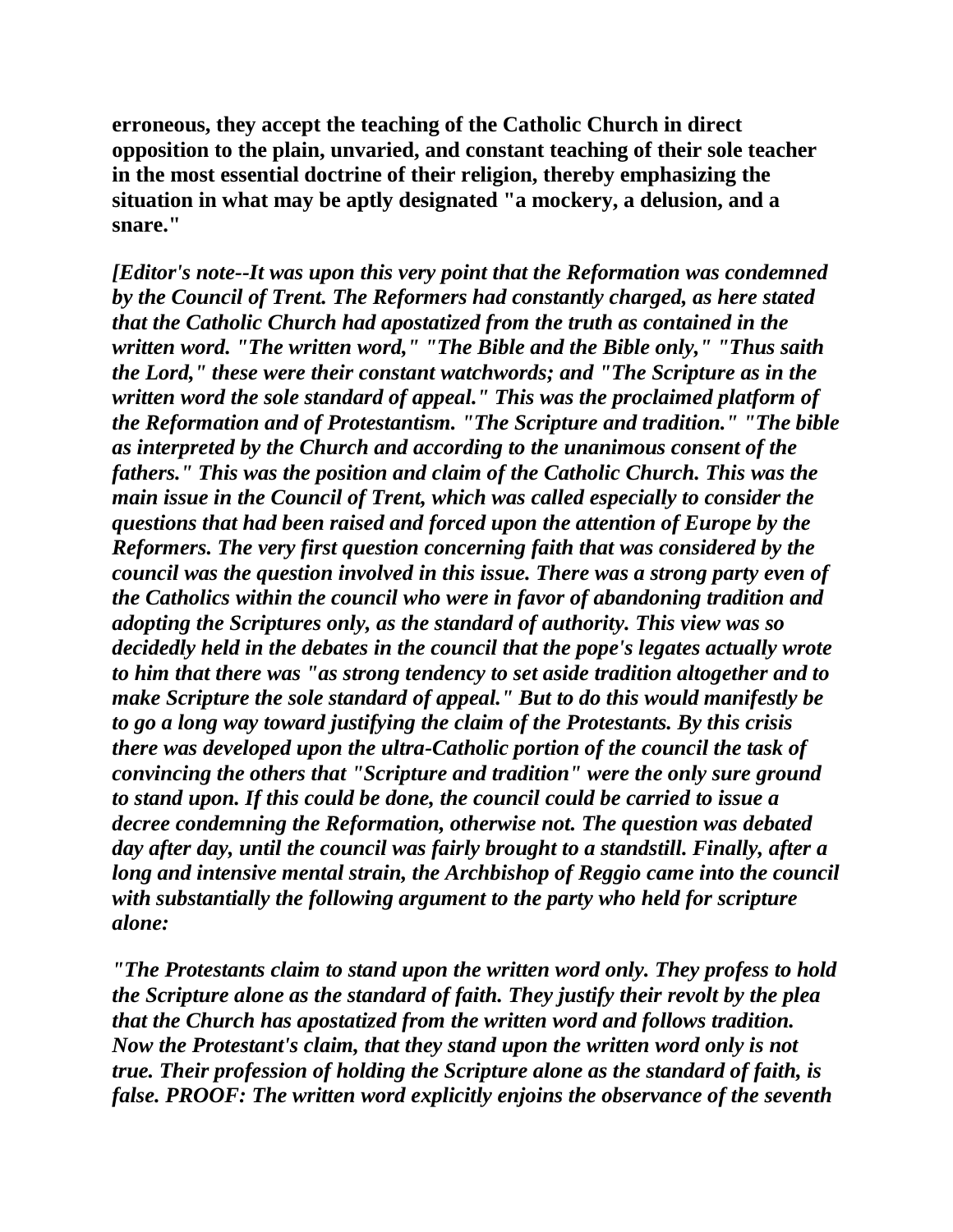*day as the Sabbath. They do not observe the seventh day, but reject it. If they do truly hold the Scripture alone as their standard, they would be observing the seventh day as is enjoined in the scripture throughout. Yet they not only reject the observance of the Sabbath enjoined in the written word, but they have adopted and do practice the observance of Sunday, for which they have only the tradition of the Church. Consequently the claim of "Scripture alone as the standard.' fails; and the doctrine of "Scripture and tradition" as essential, is fully established, the Protestants themselves being judges."*

*There was no getting around this, for the Protestants own statement of faith--the Augsburg Confession 1530--had clearly admitted that "the observation of the Lord's day" had been appointed by "the Church" only.*

*The argument was hailed in the council as of Inspiration only; the party for "Scripture alone," surrendered; and the council at once unanimously condemned Protestantism and the whole Reformation as only an unwarranted revolt from the communion and authority of the Catholic Church; and proceeded, April 8, 1546 "to the promulgation of two decrees, the first of which enacts, under anathema, that Scripture and tradition are to be received and venerated equally, and that the deutero-canonical {the apocryphal} books are part of the cannon of Scripture. The second decree declares the Vulgate to be the sole authentic and standard Latin version, and gives it such authority as to supersede the original tests; forbids the interpretation of Scripture contrary to the sense received by the Church, "or even contrary to the unanimous consent of the Fathers," etc.*

*Thus it was the inconsistency of the Protestant practice with the Protestant profession that gave to the Catholic Church her long-sought and anxiously desired ground upon which to condemn Protestantism and the whole Reformation movement as only a selfishly ambitious rebellion against church authority. And in this vital controversy the key, the chiefest and culminative expression, of the Protestant inconsistency was in the rejection of the Sabbath of the Lord, the seventh day, enjoined in the Scriptures and the adoption and observance of the Sunday as enjoined by the Catholic Church.*

*And this is today the position of the respective parties to this controversy. Today, as this document shows, this is the vital issue upon which the Catholic Church arraigns Protestantism, and upon which she condemns the course of popular Protestantism as being "indefensible, self-contradictory, and suicidal," What will these Protestants, what will this Protestantism, do?]*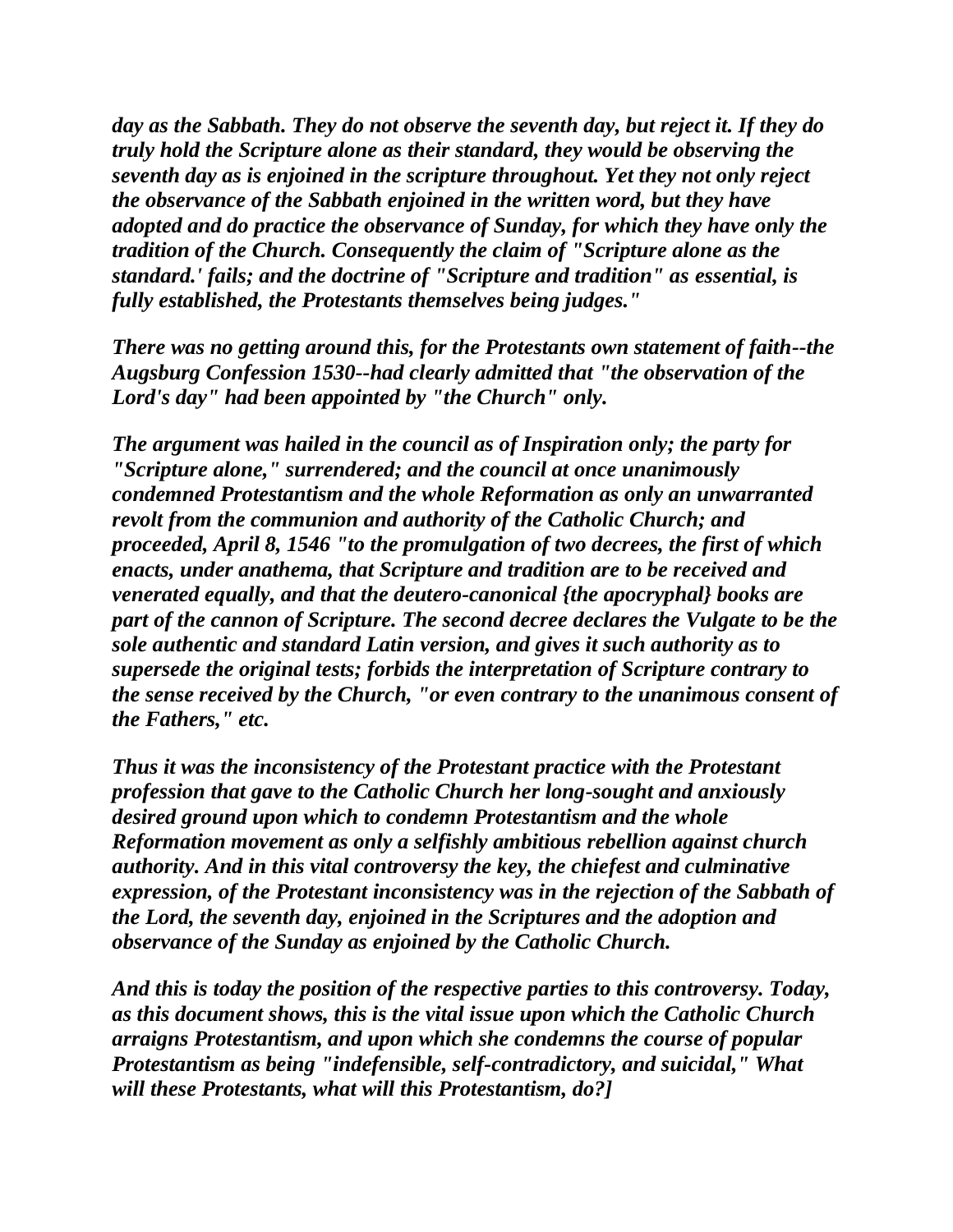**Should any of the reverend parsons, who are habituated to howl so vociferously over every real or assumed desecration of that pious fraud, the Bible Sabbath, think well of entering a protest against our logical and Scriptural dissection of their mongrel pet, we can promise them that any reasonable attempt on their part to gather up the disjectamembra of the hybrid, and to restore to it a galvanized existence, will be met with genuine cordiality and respectful consideration on our part.** 

**But we can assure our readers that we know these reverend howlers too well to expect a solitary bark from them in this instance. And they know us too well to subject themselves to the mortification which a further dissection of this anti-scriptural question would necessarily entail. Their policy now is to "lay low" and they are sure to adopt it.** 

### **APPENDIX I**

**\*\*\*\*\*\*\*\*\*\*\*\*\*\*\*\*\*\*\*\*\*\*\***

**These articles are reprinted, and this leaflet is sent forth by the publishers, because it gives from and undeniable source and in no uncertain tone, the latest phase of the Sunday-observance controversy, which is now, and which indeed for some time has been, not only a national question, with leading nations, but also an international question. Not that we are glad to have it so; we would that it were far otherwise. We would that Protestants everywhere were so thoroughly consistent in profession and practice that there could be no possible room for the relations between them and Rome ever to take the shape which they have no taken.** 

**But the situation in this matter is now as it is herein set forth. There is no escaping this fact. It therefore becomes the duty of the International religious Liberty Association to make known as widely as possible the true phase of this great question as it now stands. Not because we are pleased to have it so, but because it is so, whatever we or anybody else would or would not be pleased to have.** 

**It is true that we have been looking for years for this question to assume precisely that attitude which it has now assumed, and which it so plainly set forth in this leaflet. We have told the people repeatedly, and Protestants especially, and yet more especially have we told those who were advocating Sunday laws and the recognition and legal establishment of Sunday by the United States, that in the course that was being pursued they were playing**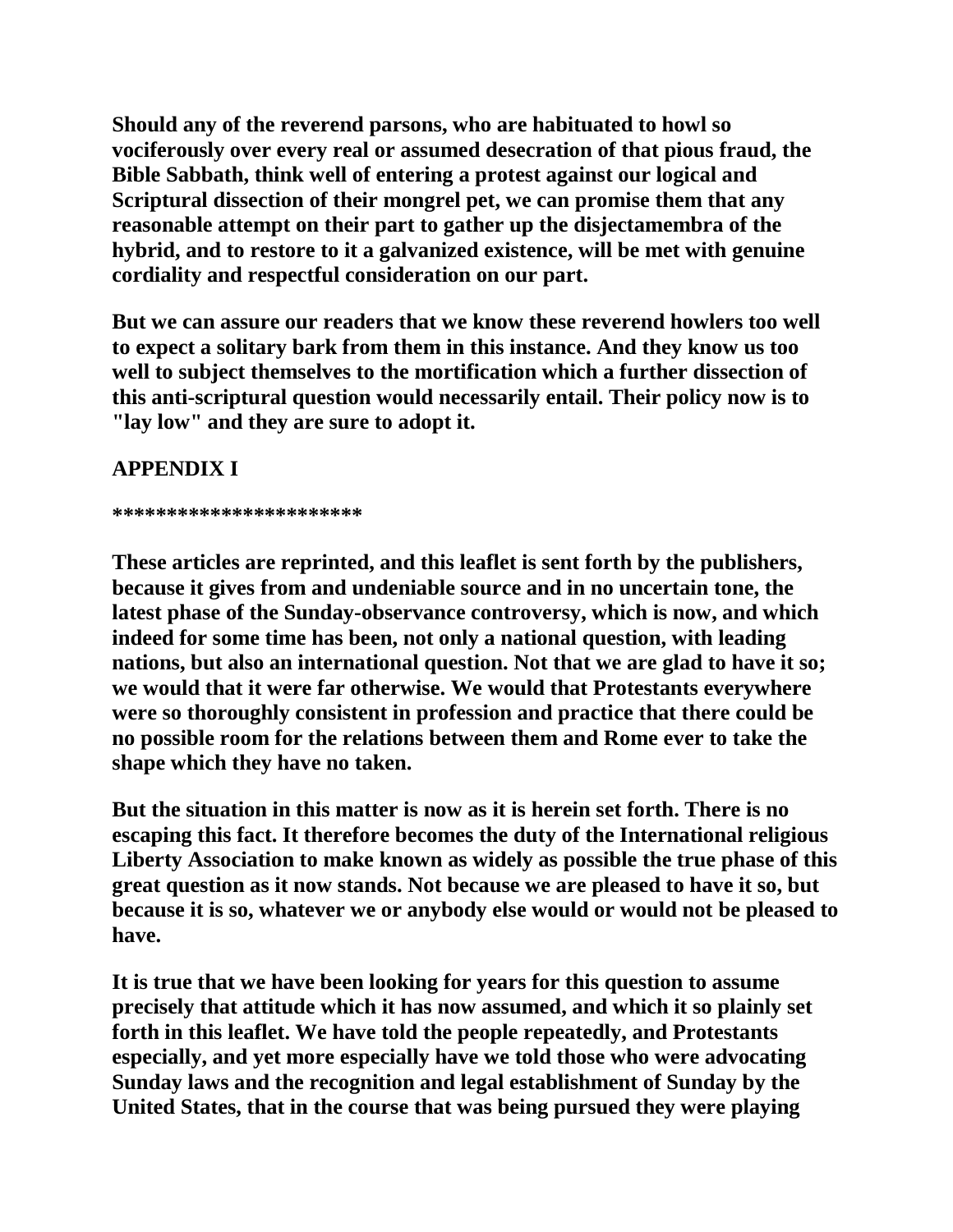**directly into the hands of Rome, and that as certainly as they succeeded, they would inevitably be called upon by Rome and Rome in possession of power too, to render to her an account as to why Sunday should be kept. This, we have told the people for years, would surely come. And now that it** *has* **come, it is only our duty to make it known as widely as it lies in our power to do.** 

**It may be asked, Why did not Rome come out as boldly as this before? Why did she wait so long? It was not for her interest to do so before. When she should move, she desired to move with power, and power as yet she did not have. But in their strenuous efforts for the national governmental recognition and establishment of Sunday, the Protestants of the United States were doing more for her than she could possibly do for herself in the way of getting governmental power in her hands. This she well knew, and therefore only waited. And now that the Protestants, in alliance with her, have accomplished this awful thing, she at once rises up in all her native arrogance and old-time spirit, and calls upon the Protestants to answer to her for their observance of Sunday. This, too, she does because she is secure in the power which the Protestants have so blindly placed in her hands. In other words, the power which the Protestants have thus put into her hands she will now use to their destruction. Is any other evidence needed to show that the** *Catholic Mirror* **(Which means the Cardinal and the Catholic Church in America) has been waiting for this, than that furnished on page 21 of this leaflet? Please turn pack and look at that page and see the quotation clipped from the New York**  *Herald* **in 1874, and which is now brought forth thus. Does not this show plainly that that statement of the Methodist bishops, just such a time as this? And more than this, the Protestants will find more such things which have been so laid up, and which will yet be used in a way that will both surprise and confound them.** 

**This at present is a controversy between the Catholic Church and Protestants. As such only do we reproduce these editorials of the** *Catholic Mirror.* **The points controverted are points which are claimed by Protestants as in their favor. The argument is made by the Catholic Church; the answer devolves upon those Protestants who observe Sunday, not upon us. We can truly say, " This is none of our funeral."** 

**If they do not answer, she will make their silence their confession that is right, and she will use that against them accordingly. If they do answer she will use against them their own words, and as occasion may demand, the power which they have put into her hands. So that, so far as she is concerned, whether the**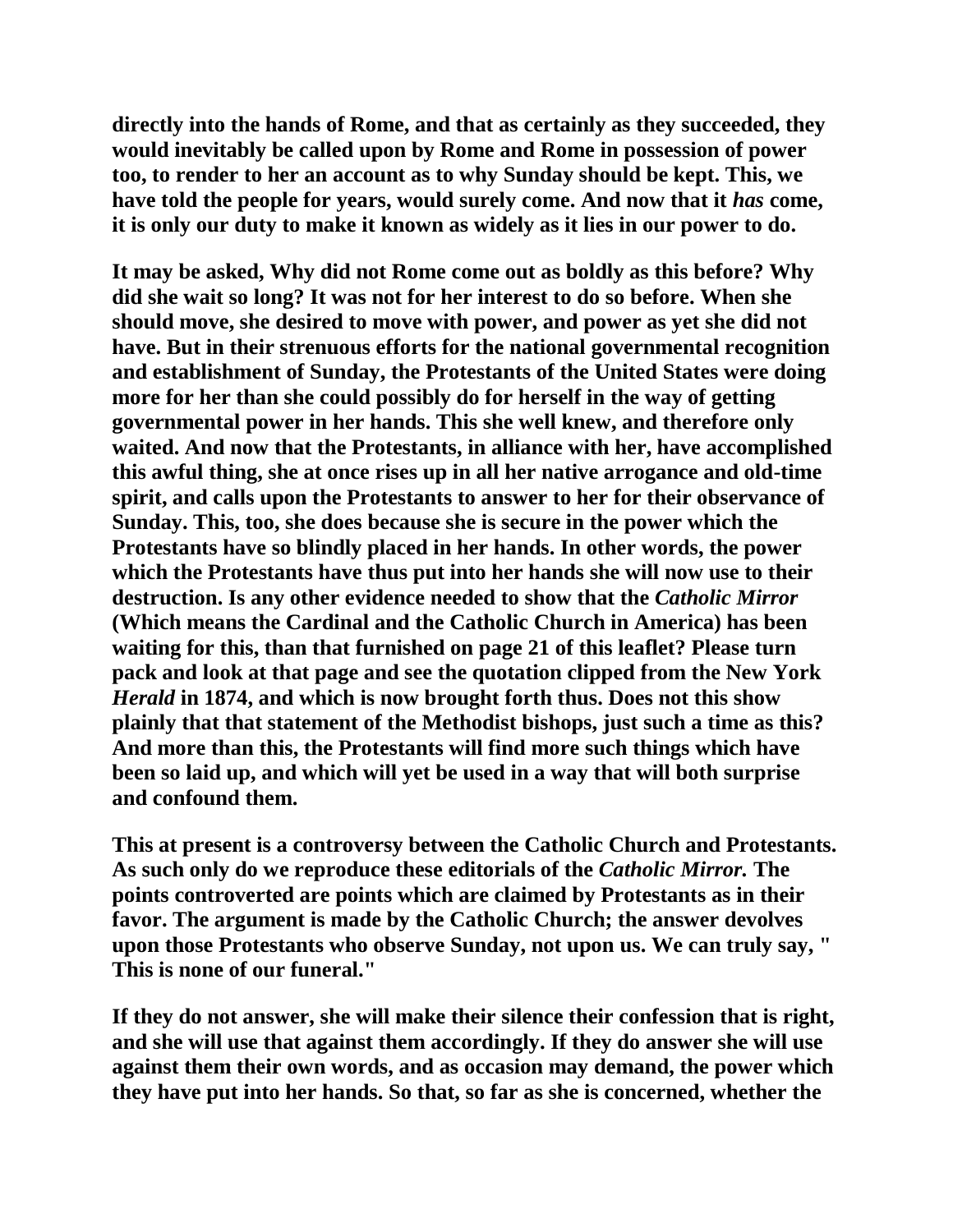**Protestants answer or not, it is all the same. And how she looks upon them, and the spirit in which she proposes to deal with them henceforth is clearly manifested in the challenge made in the last paragraph of the reprint articles.** 

**There is just one refuge left for the Protestants. That is to take their stand squarely and fully upon "the written word only," "the Bible and the Bible alone," and thus upon the Sabbath of the Lord. Thus acknowledging no authority but God's, wearing no sigh but His (Eze. 20: 12, 20), obeying His command, and shielded by His power, they shall have the victory over Rome and all her alliances, and stand upon the sea of glass, bearing the harps of God , with which their triumph shall be forever celebrated. (Revelation 18, and 15:2-4)** 

**It is not yet too late for Protestants to redeem themselves. Will they do it? Will they stand consistently upon the Protestant profession? Or will they still continue to occupy the "indefensible, self-contradictory, and suicidal position of professing to be Protestants, yet standing on Catholic ground, receiving Catholic insult, and bearing Catholic condemnation? Will they indeed take the written word only, the Scripture alone, as their sole authority and their sole standard? Or will they still hold the "indefensible, self-contradictory, and suicidal "doctrine and practice of following the authority of the Catholic Church and of wearing the sign of her authority? Will they keep the Sabbath of the Lord, the seventh day, according to Scripture? or will they keep the Sunday according to the tradition of the Catholic Church?** 

**Dear reader, which will** *you* **do?** 

**Appendix II**

**\*\*\*\*\*\*\*\*\*\*\*\*\*\*\*\*\*\*\*\*\*\*\*\*\*\*\*\*\*\*\*\*\*\*\*\*\*\*\*\*\*\*** 

**Since the first edition of this publication was printed, the following appeared in an editorial in the** *Catholic Mirror* **in Dec. 23, 1893:** 

**"The avidity with which these editorials have been sought, and the appearance of a reprint of them by the International Religious Liberty Association, published in Chicago, entitled, 'Rome's Challenge: Why Do Protestants Keep Sunday?' and offered for sale in Chicago, New York, California, Tennessee, London, Australia, Cape Town, Africa, and Ontario, Canada, together with the continuous demand, have prompted the** *Mirror* **to give permanent form to them, and thus comply with the demand.**